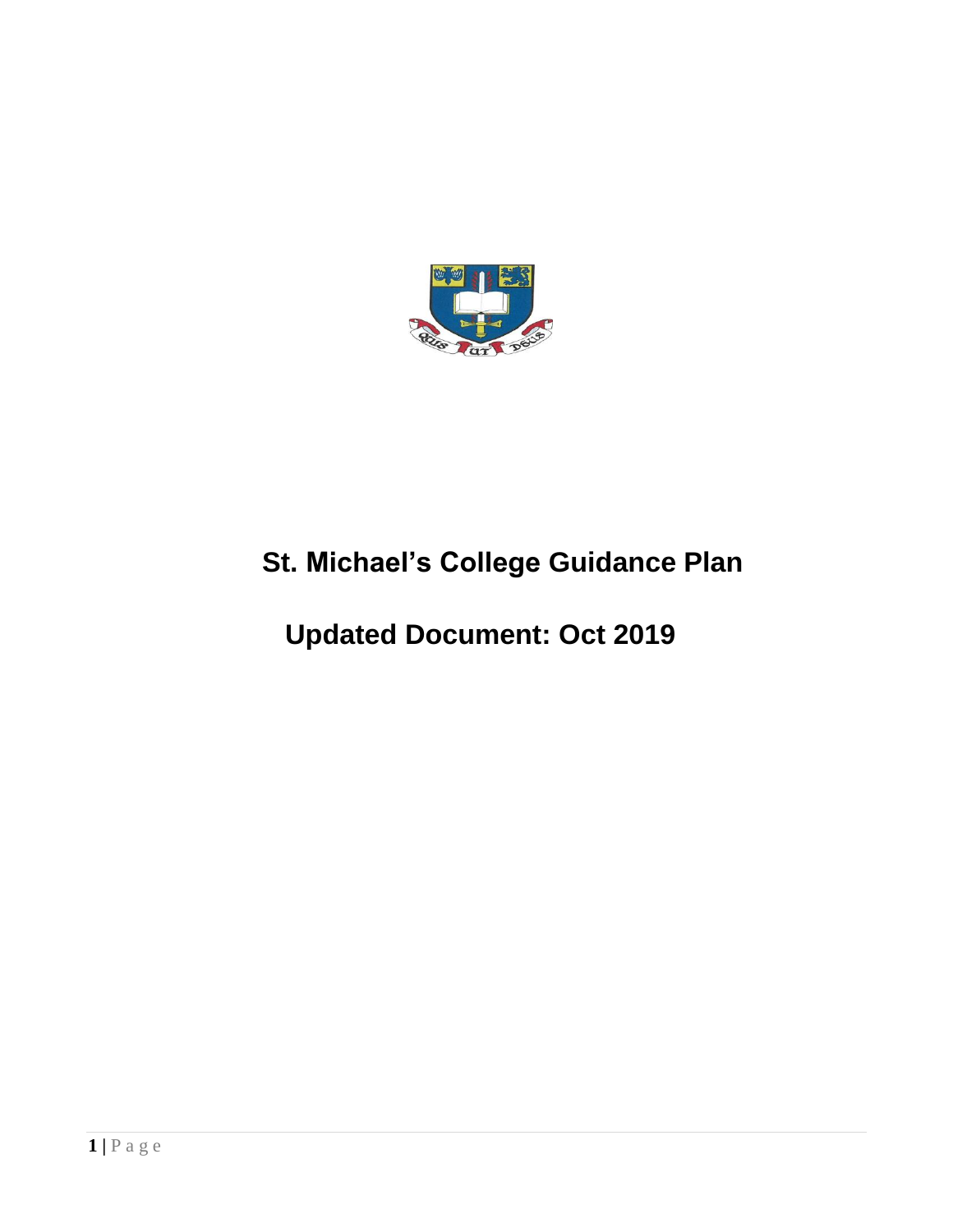### **Guidance Plan: St. Michael's College Table of Contents:**

1 Preamble **Rationale** 

### $\mathfrak{p}$

St. Michael's College Mission Statement Aims of the School Guidance Programme Objectives of the School Guidance Programme Counselling: Theoretical Framework Ethical Considerations and Accountability Care Team (Guidance Team)

### 3

What is Guidance Counselling? Personal Counselling Educational Counselling Vocational Counselling Protocol for meetings

### 4

Guidance Programme Structure Year Prior to Entry First Year Second Year Third Year Transition Year Fifth Year Sixth Year

### 5.

Developmental Programmes **Chaplaincy** Special Needs Department Literacy and Numeracy Mentoring Programme

Moving Forward in the years ahead New Initiatives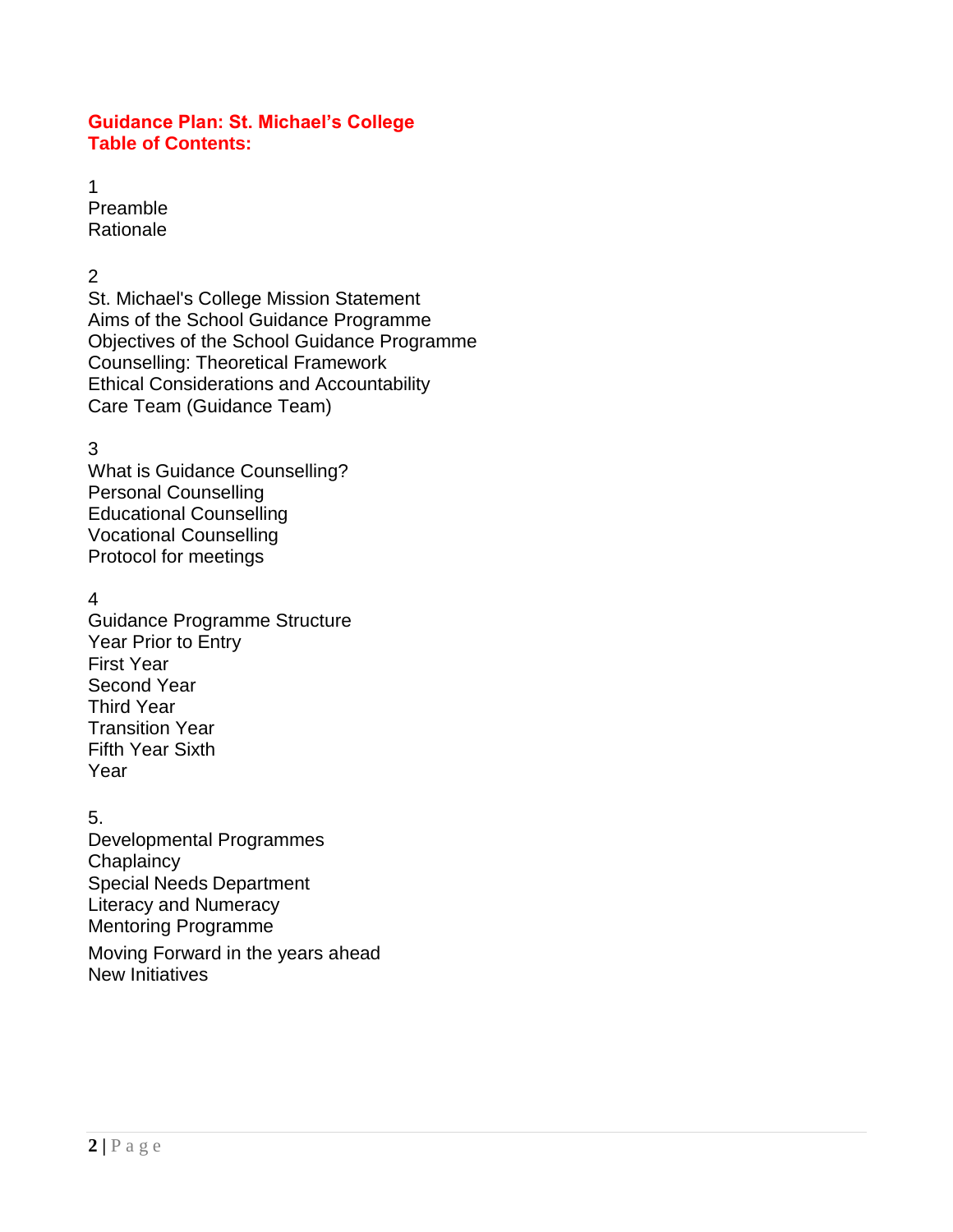6. Appendix 1: Core Care team/Plan reviews Appendix 2: Proactive Counselling Model Appendix 3: Appointment Slip Appendix 4: Appointment Request Slip

### **1) PREAMBLE: THE SUPPORTIVE ROLE OF THE GUIDANCE COUNSELLOR**

*What lies behind us and what lies before us are tiny matters compared to what lies within us.*

*-Ralph Waldo Emerson*

*The man who removes a mountain begins by carrying away small stones.*

*-William Faulkner*

The two quotes above lie at the heart of human nature. Emerson reminds us of the huge potential within every human being. He does not disregard past suffering or future worries. However, he does suggest we all have the capacity to deal with what comes our way. This is something that the guidance service hopes to convey to all students about themselves. Faulkner presents a fitting image for someone facing a difficult issue. Look at it clearly, identify the parts that make up the whole and then begin slowly. That is a fitting image for what the guidance service seeks to do: helping students as theyaddress seemingly huge problems and supporting them as they tackle each problem pieceby piece. In doing so, we hope to follow our school ethos of "Believe, Belong, Become".

### **Rationale**

A Brief History of the Legislation

In 1996, the DES published guidelines for the roles and responsibilities of school staff, management and the DES in the delivery of school guidance programmes highlightingthat it is not the sole responsibility of the guidance counsellor. In 1997, a survey of school principals found that consultation, accountability and evaluation in guidance were ad hoc, informal and needed to be addressed. In 1998, the Education Act was published. It states in section 9c and 9d that schools shall use their available resources to ensure that students have access to appropriate guidance to assist them in their educationaland career choices ….(and) to promote the moral, spiritual and personal development of students in consultation with their parents.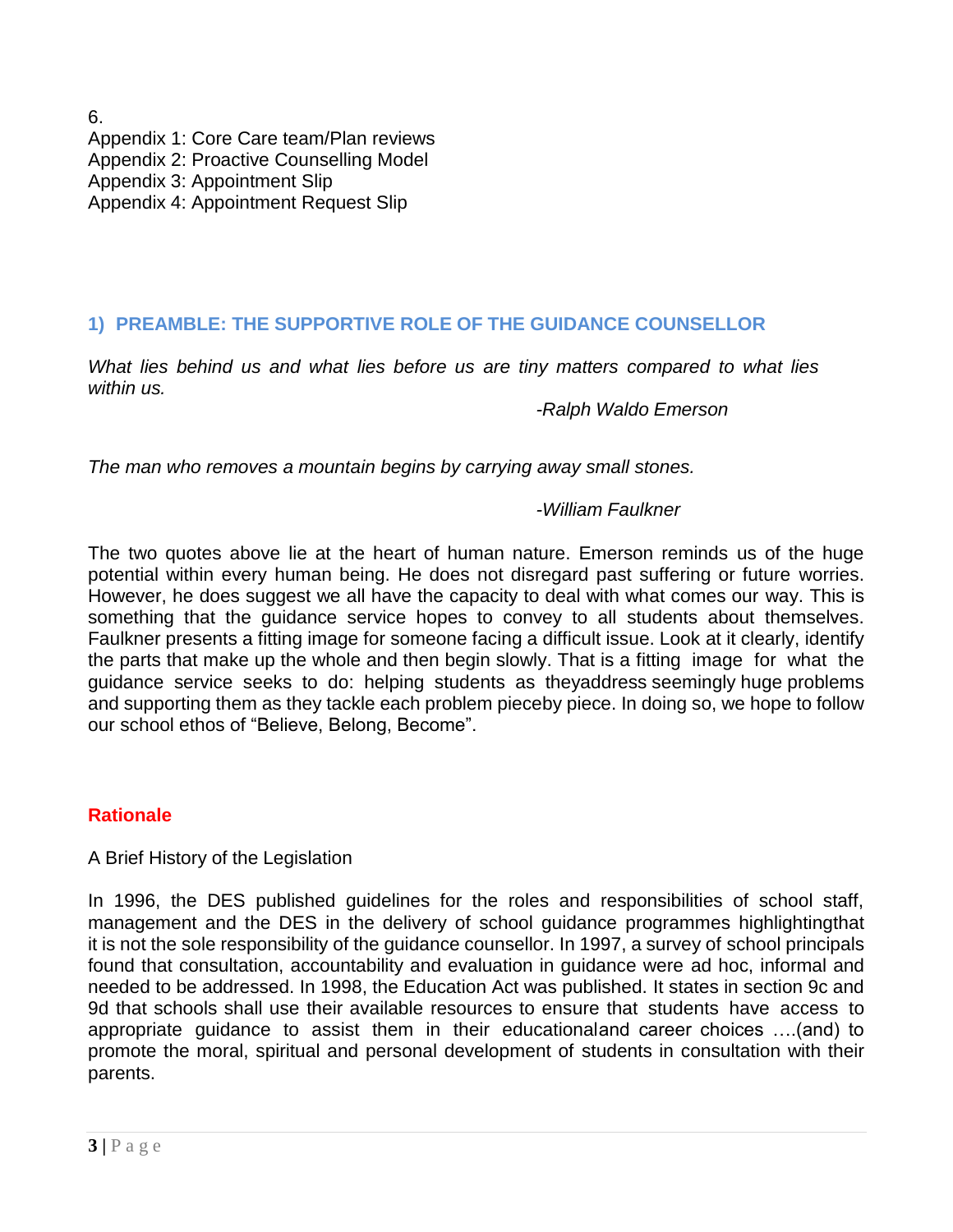In 1999, the School Development Planning Initiative announced the provision of assistance for schools in identifying and planning responses to the changing needs of students. Subsequent legislation too expansive too discuss here has laid the following responsibilities at the feet of the guidance service:

- Guidance planning is both a whole school activity and an integral part of the School Development Plan.
- Guidance plays a role in the prevention of early school leaving, empowerment of individuals to manage their own learning careers and re-integration of early school leavers to education.
- The guidance programme should reflect the needs of JC and LC students and provide a balance between the personal, social, educational and career guidance offered.
- Schools are required to provide appropriate guidance to all students.

The School Guidance Programme in St. Michael's College reflects and supports this legislation and the School Mission Statement. It is out of this context through the supportive role of the Guidance Counselling service (outlined in the Preamble) that the Guidance Plan constructs its aims.

### **2) ST. MICHAEL'S COLLEGE MISSION STATEMENT**

St. Michael's College is an Irish Catholic School under the guidance of the Spiritan Congregation. Inspired by Christian ideals, we strive to create an environment in whichthe whole school community can achieve their social, intellectual, physical, emotional, cultural and spiritual potential in a friendly and caring atmosphere.

(Believe, Belong, Become.)

### **Aims of the School Guidance Programme**

- Provide a framework for the delivery of the school guidance programme
- Help students acquire the knowledge, skills and attitudes that contribute to effective learning in school and across the life span
- Ensure a structured response to student's personal, social, educational and career guidance needs
- The plan needs to be inclusive providing for the junior, senior, minority, special education needs etc., of all students
- The plan will include all guidance activities: classroom sessions, Vocational Guidance Interviews, attendance at career exhibitions, open days etc., meeting with management, support agencies etc., personal counselling and group work etc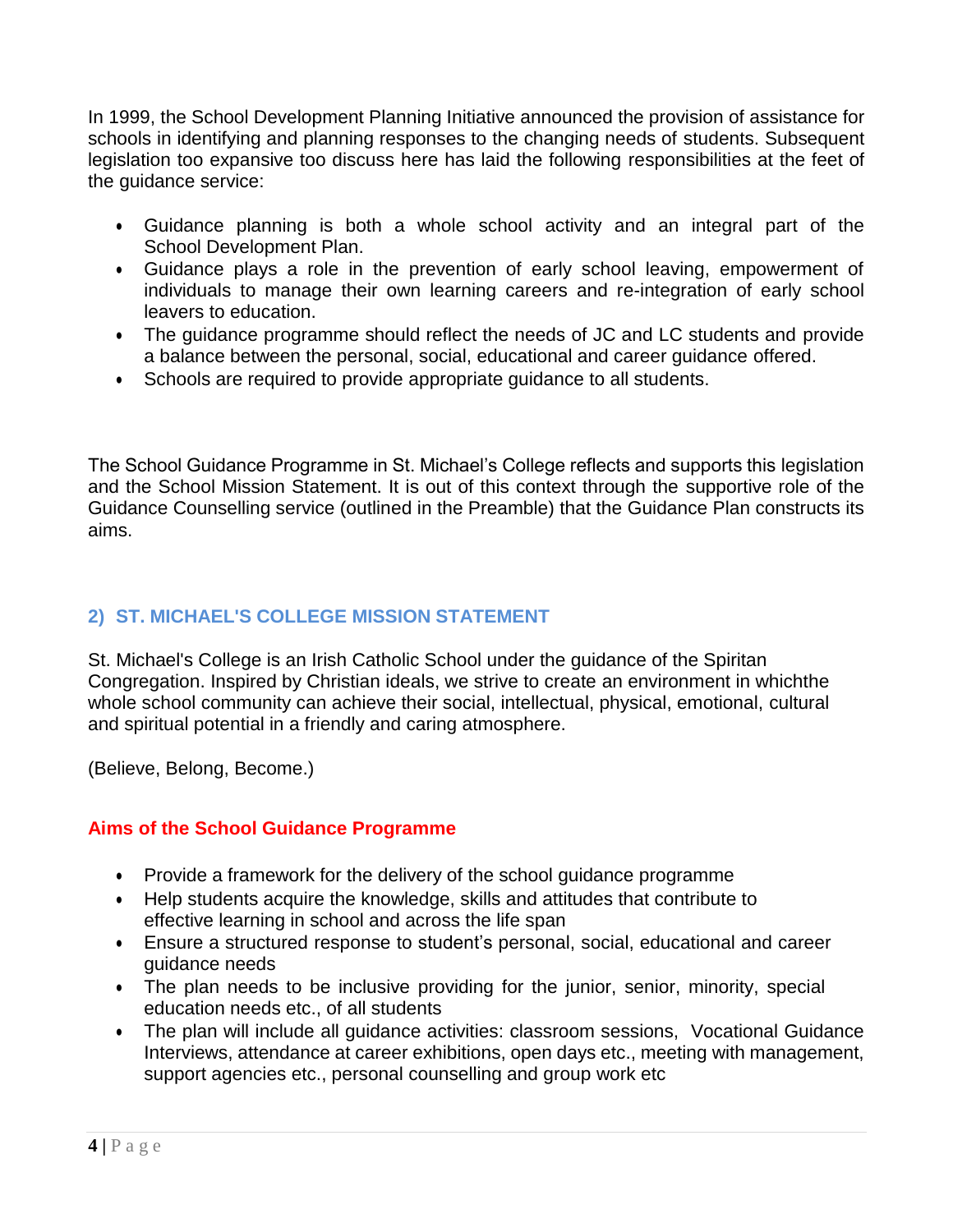### **Objectives of the School Guidance Programme**

Based on those aims, the objectives are as follows:

#### Junior Cycle Objectives:

- To ease students' transition from first level to second level education
- To develop an understanding of themselves as individuals and in relationto others.
- To foster positive wellbeing
- To become aware of their strengths and weaknesses.
- To provide programmes and support systems for students with emotional difficulties
- To acquire the competency to consult with the Guidance Counsellor and any other teachers with regard to personal and educational concerns.
- To develop study skills.

### Senior-Cycle Objectives:

- To develop an awareness of interests, aptitudes and personality traits in themselves and others.
- To develop career awareness and develop employment readiness.
- To acquire the skills to investigate both the world of work and third level education in relation to knowledge of self and to make informedcareer decisions.
- To assume responsibility for their own vocational journey.
- To view career development as a continuous process.
- To maintain and develop programmes and support systems for students with emotional difficulties
- To continue to consult with the Guidance Counsellor and other teachers with regard to personal and educational concerns as they approach their Leaving Certificate examinations.

### **Counselling: Theoretical Framework**

Counselling will be offered on an individual or small group basis. The focus of counsellingis on the personal, educational, and vocational issues, individually or in groups. The guidance counselling service will provide a caring context for counselling, engage in advocacy where appropriate and support young people in personal crises. In this regard-

**Individual Counselling**is an interactive process to help the student to understandhis personal reality in a safe, supportive environment and help him deal responsibility with his needs. **Group Counselling** is the responsibility of the group under the direction of the Counsellor or other qualified adult. Depending on thecontext and the group this can be the most effective form of counselling for individual members, where students can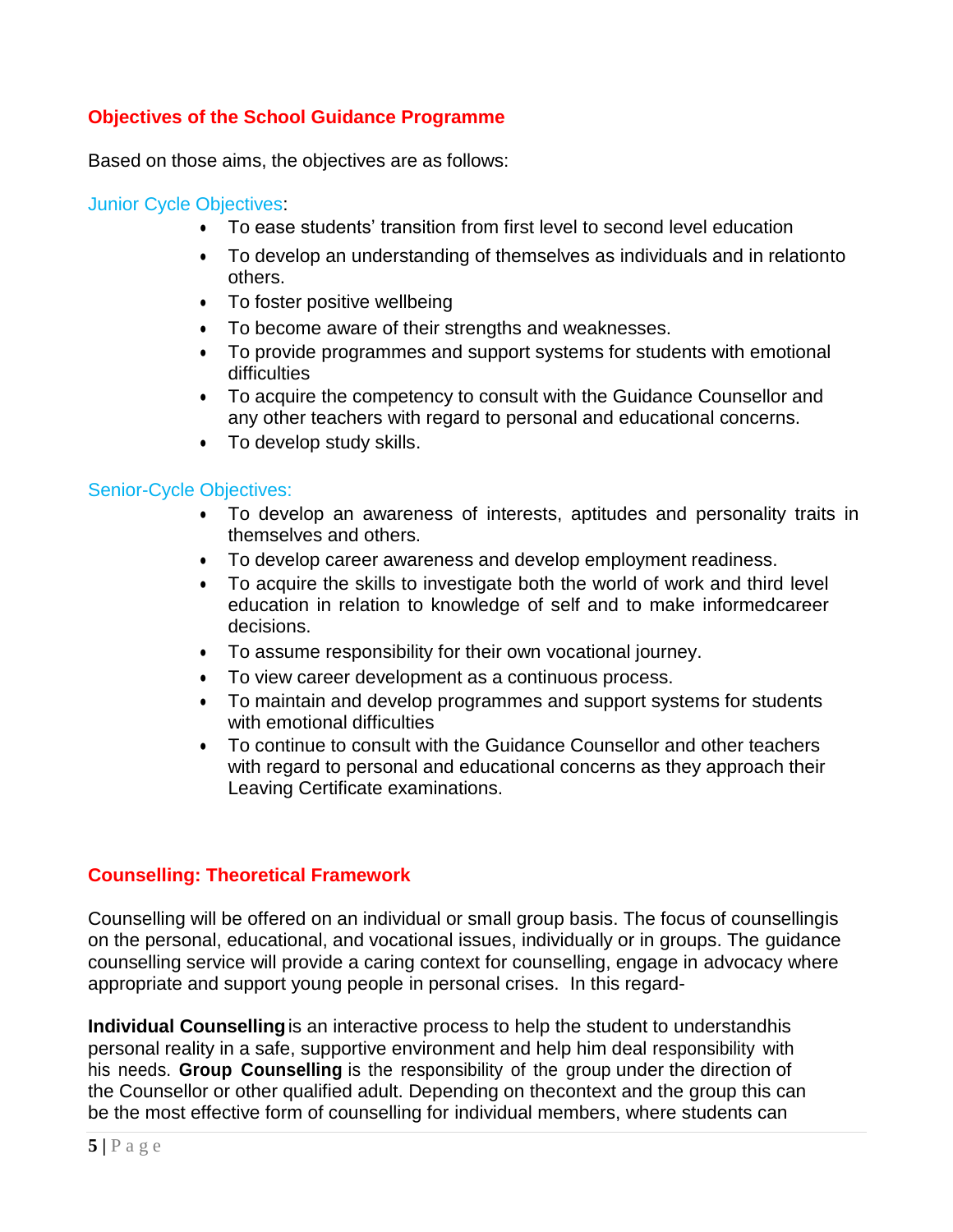learn that they are not alone in their experience and receive healing from one another. All group counselling will onlytake place where there is proper supervision and permission.

The Guidance Counsellor must at all times be sensitive to the developmental stages of the students. As in all counselling, respect for the integrity of the individual student is paramount and appropriate confidentiality must prevail. Parents will be made feel welcome and afforded an opportunity to develop realistic perceptions of their children'saptitudes, abilities and interests, in education and occupational planning. They will be supported by the Guidance Counsellor and all staff in their efforts to help their sons with their personal and social development and school progress.

### **Ethical Considerations and Accountability**

This policy statement will be the basis on which a regular review and evaluation of the Counselling Service will be conducted between the members of the Care Team. A comprehensive review of the entire Counselling Service within the context of the Whole School Plan will provide an opportunity for the team to create a discourse and discover any gaps in the service and agree a budget for the following year. The Guidance Counselling Service is subject to all relevant legal requirements e.g. the provisions of the1998 Education Act as mentioned earlier, to the Department of Education and Skills Directives, to the College's Religious and Educational Philosophy and the School Plan.

To reflect the importance of the Guidance Counselling service, St. Michael's College aimsto have two Guidance Counsellors on staff. (In the 2019/2020 academic year, the school responded to the promotion of one Guidance Counsellor to Principal in another school; by appointing a subject teacher to teach Careers and it is envisaged that he will undertake the Guidance and Counselling Course in 2020/2021). Each Guidance Counsellor like all other members of staff in the College is entrusted with the care of their students in " loco parentis" and accepts the responsibilities of this position, keeping the students welfare to the forefront at all times. The Guidance Counsellor is constantly aware of hisresponsibility to the student, to the College, to his own profession, to himself and to theimplementation of this policy. The Guidance Counsellor will take part in professional peer supervision (normally Tuesday afternoons for the South Dublin/Wicklow Branch of the IGC), which will provide support and feedback for his professional welfare.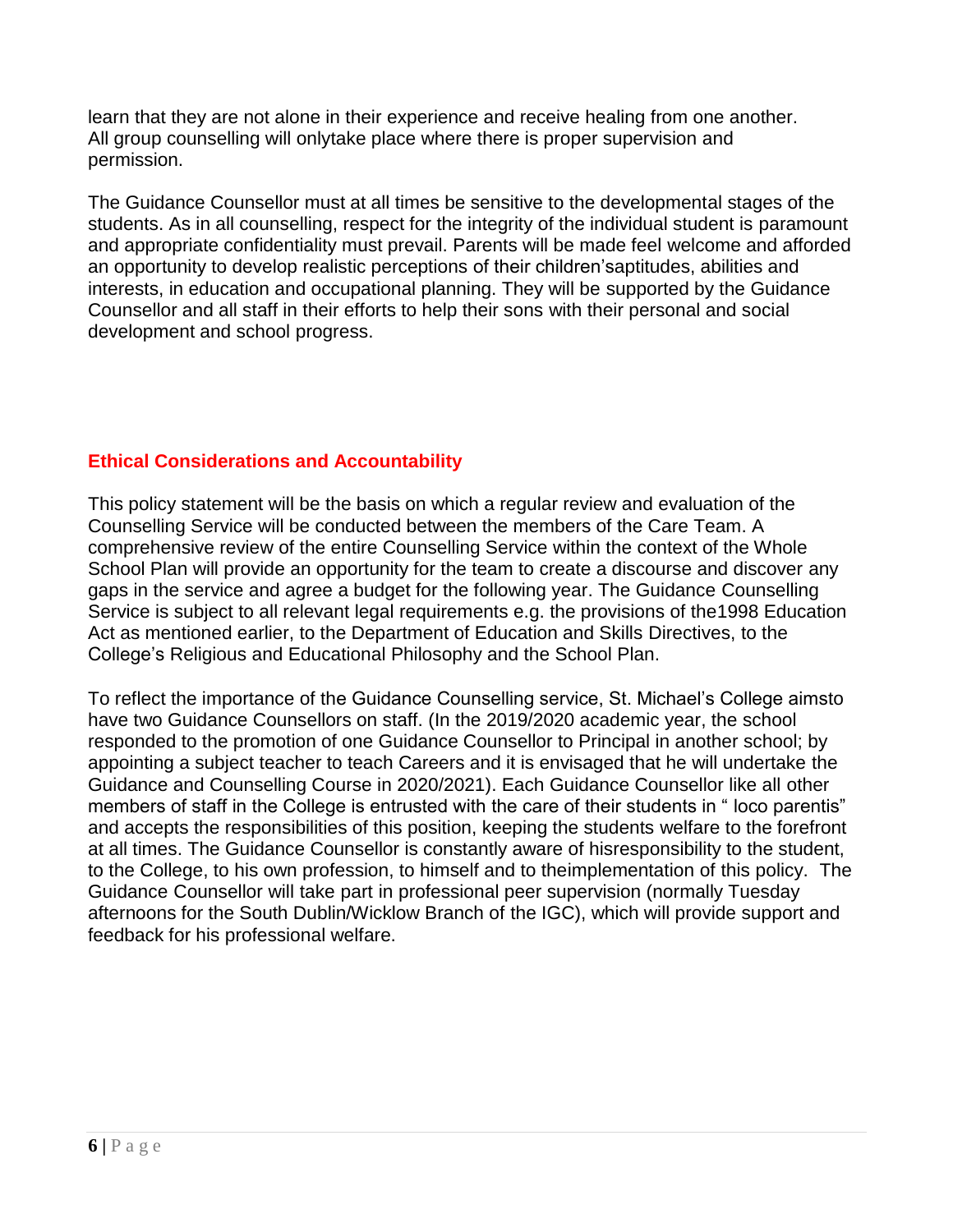### **The Care Team**

Care of the student is the responsibility for all teachers in the school. The guidance team or care team is at the centre of the Guidance Counselling Service in St. Michael's College. The members of the care team are; Principal, Deputy Principal, Guidance Counsellors (2), Chaplain and Special Needs Co-ordinator. The team meets on a fortnightly basis during period 1 on Mondays. The role of team is to identify students atrisk, enhance the support available to each student in the school and to help all studentsdevelop their potential. The team works to put in place strategies tailored to the students' needs. Confidential records are kept of each meeting and carefully stored in the Core Care team folder by one of the Guidance Counsellor. The team also reviews its progress at the end of each year and seeks to find new ways to improve the guidance service in the school. See Appendix 1 for the reviews of the Core Care Team/this plan.

| Mr. Tim Kelleher                                                                                       |
|--------------------------------------------------------------------------------------------------------|
| Mr. Aidan O' Donnell                                                                                   |
| Mr. Oliver Doolan (Personal Counselling)                                                               |
| Mr. Liam Hogan (TY Subject Choice, 5 <sup>th</sup> and 6 <sup>th</sup> Year<br><b>CAO Preparation)</b> |
|                                                                                                        |
| Mr. Rory O'Connor (TY Subject Choice, Personal<br>Counselling)                                         |
|                                                                                                        |

### **3) WHAT IS GUIDANCE COUNSELLING?**

Guidance Counselling in St. Michael's College, as in all schools, is multifaceted, diverse and fluid, but encompasses the three broad areas of:

### **Personal Counselling**

Care Team 2010/2020

The IGC Role Document (1996) identifies this as exploring a range of coping strategies in a caring and sensitive way appropriate to the individual's needs. It must take place in an atmosphere of security, acceptance and support. Confidentiality is guaranteed within the bounds of the initial contract set out at the start of the session. This would facilitate students in the holistic way outlined in the mission statement helping them usetheir own abilities and develop personal, social and decision making skills to name but a few. This may take the form of individual, group or supervised peer counselling while bearing in mind the image from Faulkner's quote used in the introduction. It is a process that helps them see the obstacles they face and to make choices about what steps students want to take to overcome those obstacles. Another aspect of personal guidanceis to take the role of intermediary between pupil and teacher and to steer a middle course, which respects both sides.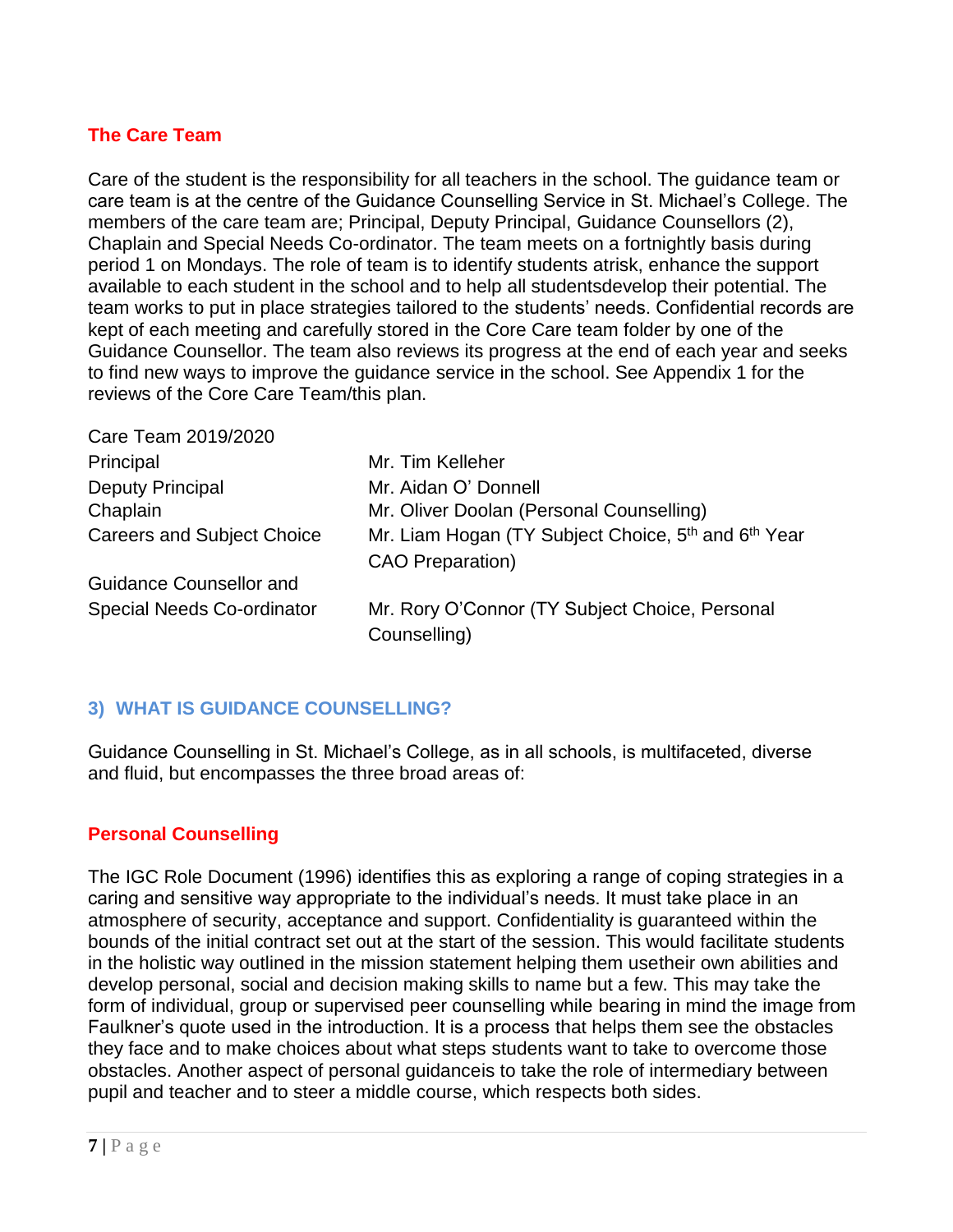Some of the common difficulties that students experience are sexual orientation, selfesteem issues, bullying, loneliness, communication skills, depression, anger management, suicide ideation etc. It employs the Proactive Counselling model (See Appendix 2) and draws upon a wide variety of counselling theory such as Rogerian, Gestalt and Choice Theory. Mr. Rory O'Connor and Mr. Oliver Doolan are responsible for this area.

### **Educational Counselling**

This involves the overall educational direction of the student, and it involves assisting the student in making decisions which are appropriate to his abilities, academic and social. It involves discussion both with parents and students, as to what subjects, both elective and mandatory, most closely coincide with the student's abilities. In the case ofmandatory subjects, the levels at which the subjects are attempted is vital, and in the case of electives, the correct choices can have a direct influence on the direction of future career paths.

This is developmental in nature and begins in 1<sup>st</sup> Year. It includes assistance in the following areas: psychometric testing such as the CAT 4, Level E in 1<sup>st</sup> Year, and the CAT4, Level G in TY. The Indigo Self-Assessment tool was employed in TY in 2016 but we felt it wasn't worthwhile for our students. Other areas included are study skills, teacherconsultations and subject choice. This work can take place in a variety of settings such as the guidance office, classroom and nights organised for parents and students such as 6<sup>th</sup> Year Options Night.

### The Study Facilitation Programme

The Study Facilitation Programme is available for all pupils, but especially for those whoare identified as having difficulties or concerns about their study patterns. It is designed to provide them with structures and techniques that best help them organise their time and study methods.

Pupils who require special help with study are identified in a variety of ways. Pupils are also frequently directed to the study facilitator on the recommendation of the principal,year heads, the guidance counsellor or individual subject teachers. Parents and pupils also make appointments directly with the study facilitator. Furthermore Student Enrichment Services were being brought in to formally teach study skills to 1st, 3rd and5th Years respectively. This year, we are trialling a new company called the Super Generation who presented a course on study skills to 3<sup>rd</sup> Year students and their parents.

### **Vocational Counselling**

The IGC Role Document (1996) quite rightly identifies this as a process, not an event that runs right through the student's second-level education. It involves career's information, different pathways involved in Higher Education, job-search skills, employment awareness opportunities and work experience programmes. This area mainly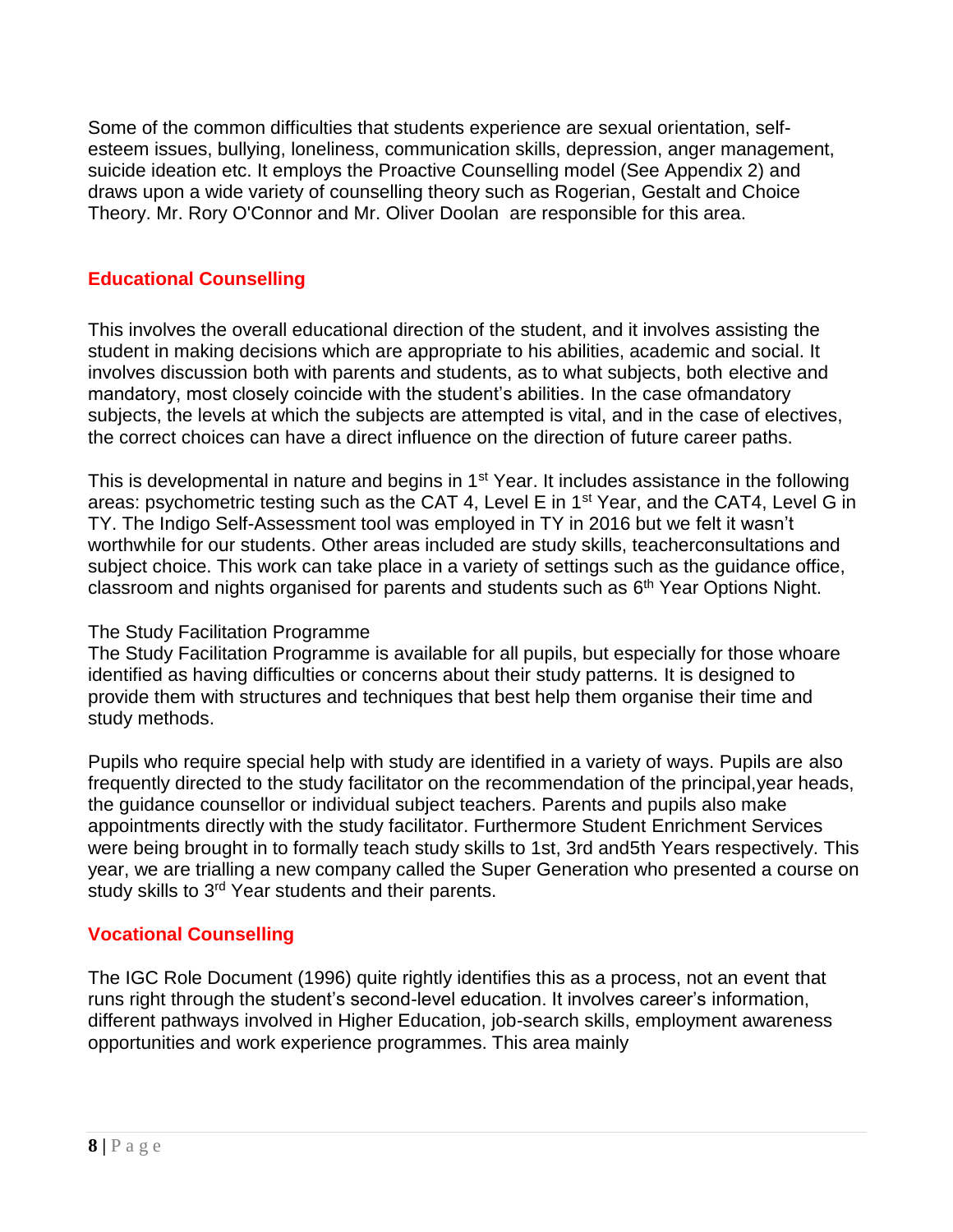involves one to one meetings between the student and guidance counsellor and a specificTY Guidance class every week in Transition Year and classes in 6<sup>th</sup> Year.

Vocational Counselling becomes a more critical facet of the counselling role in the fourth, fifth and sixth years. There are many differing influences that are brought to bear on the ultimate career choice of the pupil. Primarily, these will comprise their aptitudes and abilities, their interests and their personality. Assessment of all three is amenable to scientific testing, with varying degrees of validity and reliability. Aptitude testing is both valid and reliable and will yield, broadly speaking, the same results on repeated testing. Both interest and personality tests are valid in that they reflect the world view of the student from the date of testing, but may yield quite different results, when retesting takes place. All however, have a significant function in choosing a career path and help to narrow the broad possibilities currently available at third level.Mr. Liam Hogan is largely responsible for this and works closely with Rory.

### **Protocol for meetings**

### Meetings with students

All meetings are by appointment. Students request an appointment with their guidance counsellor. Students are given an appointment slip by their guidance counsellor and thisis given to their subject teacher at the time of appointment. See Appendix 3 for an example of the slip used. If a student comes to the office and the guidance counsellor isnot there, appointment request slips are on the door. The student can fill one in, slide it under the door and the guidance counsellor discreetly contacts that student as soon as possible. See Appendix 4.

### Meetings with Parents/Guardians

Parents/Guardians make appointments with the Guidance Counsellor by telephoning the school. Appointments are usually conducted during the school day, but may in certain circumstances be arranged after school. All parties are requested to inform each other if a cancellation is necessary. On occasion, the Guidance Counsellor may request another staff member e.g. Year head, subject teacher and/or management to be present at a meeting or vice versa. The student is frequently invited in for all or part of the meeting with the approval of Parents/Guardians. This gives the student responsibility, ownership and inclusion in the meeting and its outcomes. Notes are kept of all meetings by the Guidance Counsellor.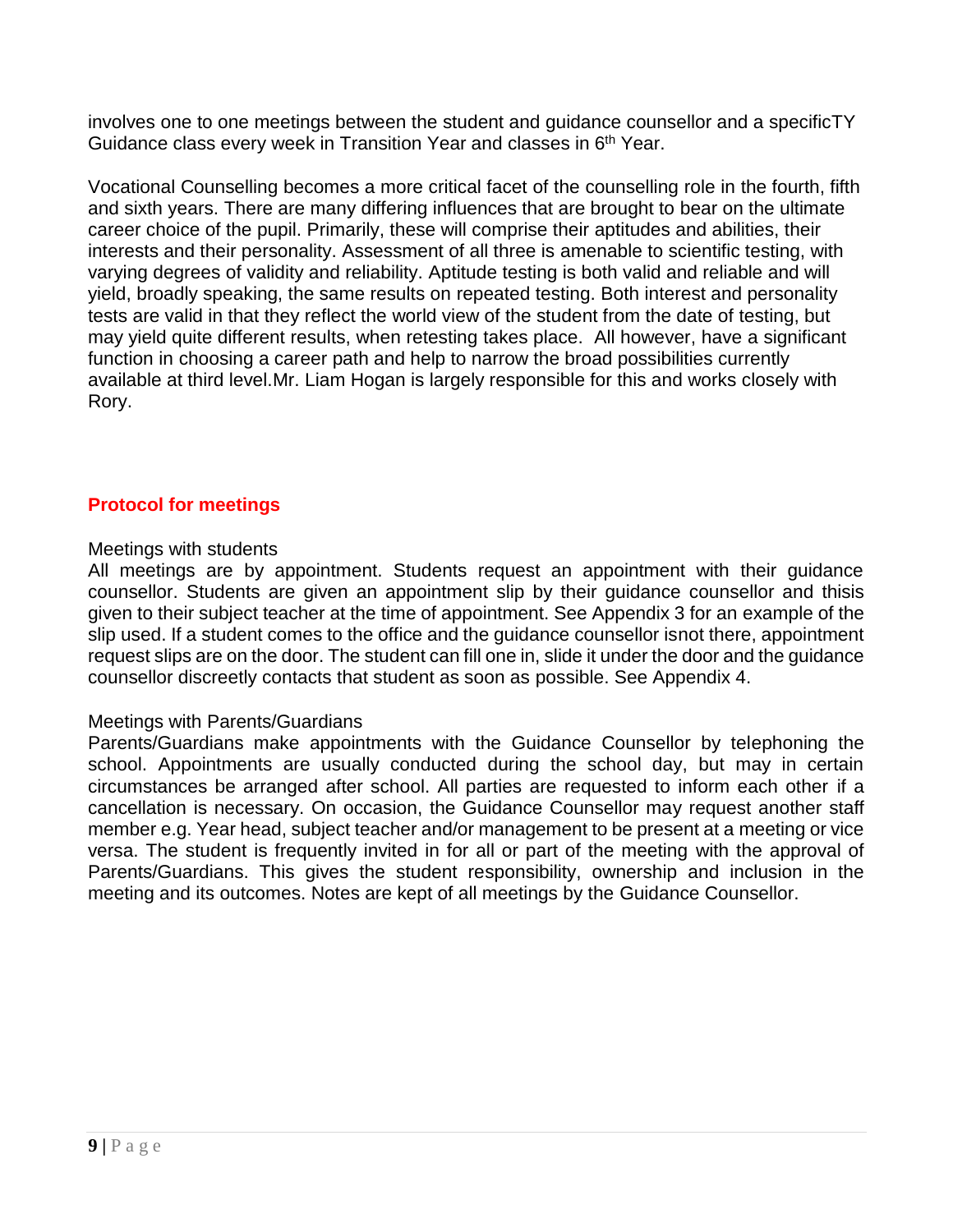### **4) GUIDANCE PROGRAMME STRUCTURE**

### **Year Prior to Entry**

Application forms may be obtained from the College's Administration Office. Applicationforms must be completed and returned to the Admissions Office at the school address. All applicants will receive an acknowledgement. Parents/Guardians are requested toconfirm their continued interest in a place in the College when their child is in fifthclass. An interview and information dissemination process may take place for students deemed to meet the criteria for the available places in the college.

Decisions regarding applications/admissions are made by School Management in accordance with school policy and the decisions are communicated to applicants within 21days of the decision being made (usually in fifth class of the Junior school) to enable parents of unsuccessful applicants to investigate alternatives.

Prospective parents are interviewed by the school Principal, together with their son. An information night is organised for parents delineating the school's history, philosophy of education and ethos. The range of subjects available to students is explained together with the implications of choosing subjects, i.e. language requirements of third level institutions. No streaming obtains in first year.

Currently the college adopts a mixed ability approach to classes in the Junior Cycle.This is primarily the role of the first Year Head who creates classes with a view to providing a crosssection of cognitive abilities. The Year Head's decision on grouping students to specific classes is done in conjunction with management consultation.

### **Students with Special Needs**

Identification of SEN students at St. Michael's College begins with the primary educator, the family. All parents of students who apply to the college are requested to provide key information during the admission process. As part of this information, parents of students who have been identified as having special educational needs are requested to provide details of any learning need and copies of psychological / educational assessments carried out. Reports from previous schools are evaluated, together with any educational assessments to determine what accommodations may be put in place to facilitate students with special needs.

Where applicants with Special Needs are eligible to attend St Michael's College, the College Management will request an up to date copy of the applicant's medical/psychological report/Individual Educational Report or an immediate assessment. This is in order to assist the school in establishing the educational and training needs of the child relevant to his disability or Special Needs and to profile the support services required. On the basis of the relevant information the College will assess how his needs can be met and, if further resources are required, the Department of Education and Science will be requested to provide them. The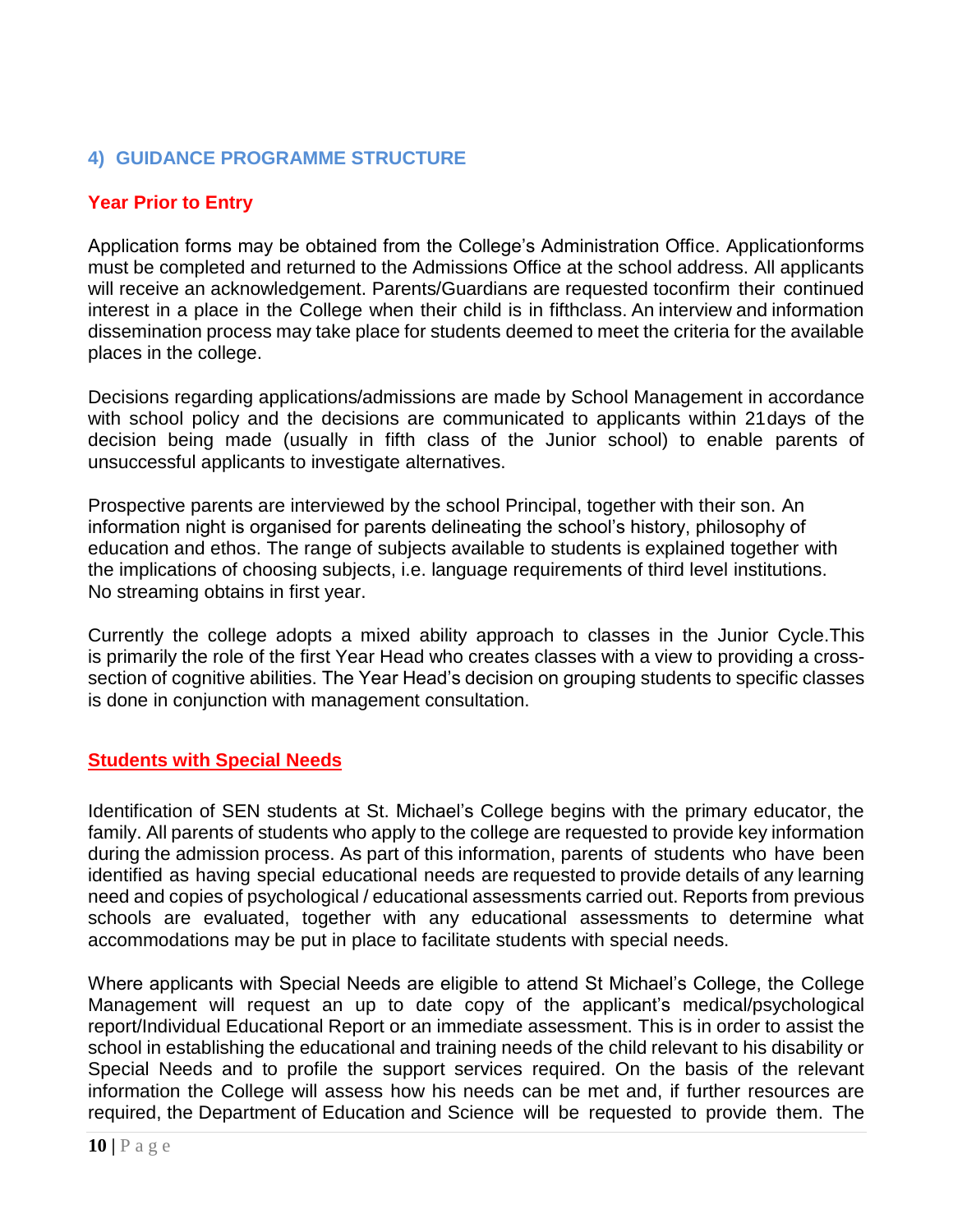Principal/Special Needs Co-ordinatormay meet the applicant's parents to discuss the child's needs and the school's capacity tomeet them. For further information on students with special needs, please see the relevant section below. Please see the SEN plan for more detail.

### **1 st Year**

At the beginning of the school year,  $1<sup>st</sup>$  year students are brought in prior to the fullopening of the school. They are introduced to new school rules in an informal settingand attend talks on all aspects of life in secondary school and engage in a range of sporting activities to "break the ice".

Pupils and parents are informed of the introduction of streaming in Irish and Mathematics at the end of first year based on the cumulative results at Christmas andsummer examinations and that there is a double loading on the summer results to accommodate those who had difficulty in settling in, in the first term.

Feedback is sought from teachers as to how the pupils are coping in their individual subjects. Further assessments and one-to-one counselling are available based on teacher or parent referrals. Parents and pupils are introduced to the school's policies onsubstance abuse and bullying.

In the first term, Mr O'Connor goes around and introduces himself to the students and explains about the Guidance Counselling Service. Furthermore, he and Mr. Doolan meet with the students in groups of 3 or 4 in order to build a relationship with them and see how they are settling in. This encourages them if they have any problems to come to himin the future.

As part of the wellbeing programme, in September, after First Years have got used totheir new surroundings and have found their feet, they will undertake the Cognitve Abilities Test 4, Level E. This is a series of battery tests that explores students' abilities in the following areas:

- Verbal Battery
- Quantitative Battery
- Non-verbal Battery
- Spatial Battery

The results are compiled and used to help us ascertain our students' strengths and weaknesses in order to have adequate provision in place to support them in their future studies. It may help identify gifted students/students with special needs. It is used as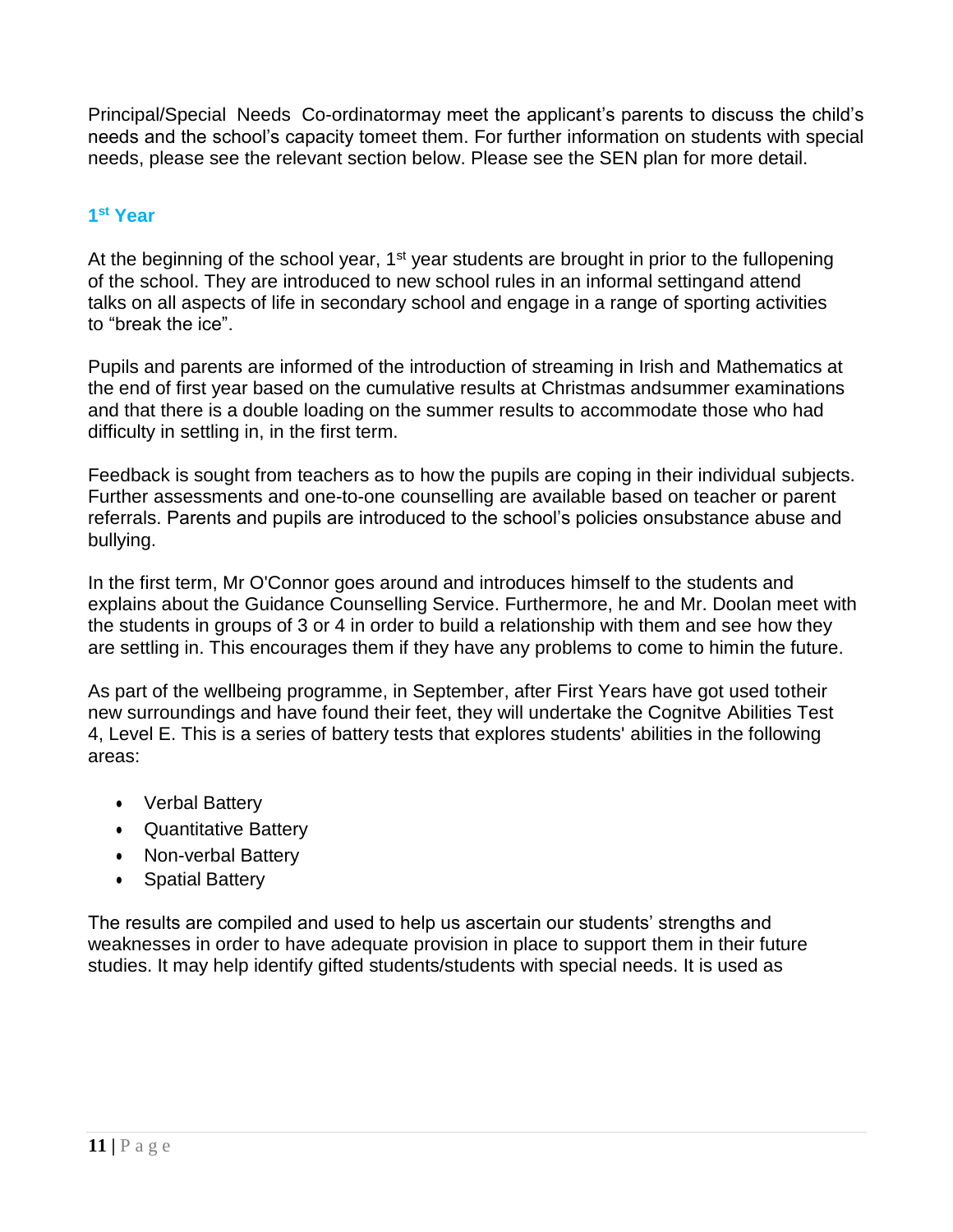an aid to spotlight those that may need extra help in the areas of Literacy and Numeracy. It also will aid us as a school in our pursuit of excellence for all our students.It **is not** used to stream students into a particular academic level of class group for anysubject as evidence in the letter sent home to the parents of First Year Students.

Mr. O'Connor meets each of the students in class groups in November to discuss the results process before they are sent home; and explains a little more about the Guidance Service in the school.

In the second term, after Christmas exams, pupils are sometimes identified who would benefit from additional individual help regarding study. They meet with the study facilitator, who goes through their study routine providing them with a timetable for their weekly study. During this time problems regarding study and improvement techniques are discussed. Goals are set to help improvement in specific areas.

### **2 nd Year**

At the start of second year an information evening takes place, in which parents are informed of the implications of streaming in Irish and Maths. Classes are streamed based on first year results but some movement is possible subsequently if students perform particularly well at the major exams at Christmas and summer. No streamingtakes place in English.

Student Enrichment Services used to give a Study Skills Seminar in early October to all2<sup>nd</sup> years. During the two hours and thirty minutes the boys are given help with study patterns and techniques. They are helped with note-taking and time management and organisation. This is currently on hold to explore the quality of the Super Generation.

Monitoring of students with educational difficulties continues with suitable strategies developed or modified as required.

Counselling is available on a one-to-one basis for students with behavioural difficulties educational, vocational or personal issues. Mr. O'Connor and Mr. Doolan are all available for such counselling. Furthermore, Mr O'Connor is available to meet students or parentsto both in order to encourage productive study habits.Bullying is a phenomenon which often emerges in second year, more so than in any other year. For whatever reason,  $2<sup>nd</sup>$  years, having found their feet in the system, begin to assert their individual identities, sometimes at the expense of their peers. There has been a well-documented increase in cyber-bullying nationally, but physical intimidation orverbal bullying still occurs intermittently. Anti-bullying strategies are implemented where the need arises.

As part of the wellbeing programme, meetings will take place with all of the 2<sup>nd</sup> Year classes to introduce them to the world of career paths and interests.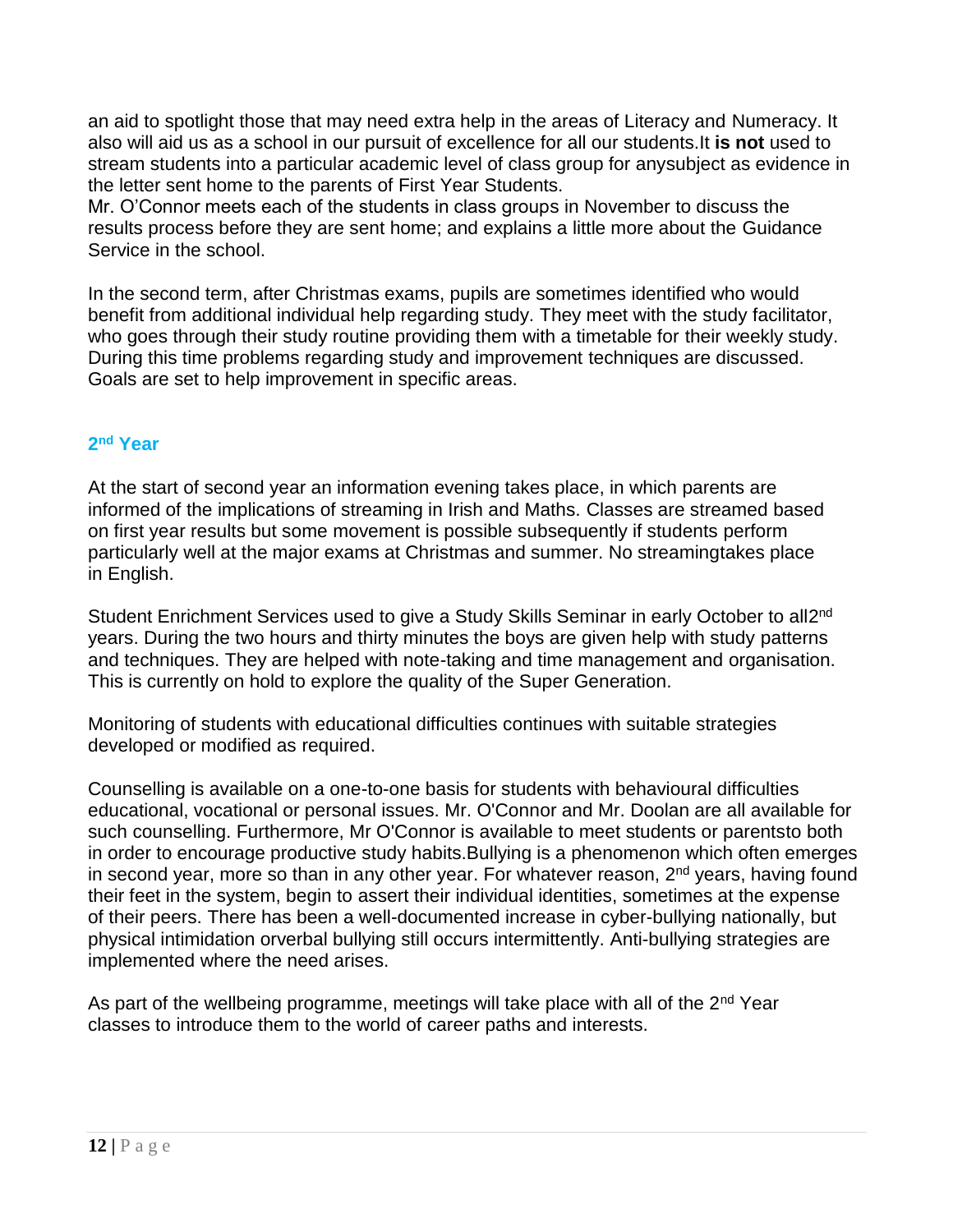### **3 rd Year**

The main focus of the year is the Junior Certificate terminal Examinations. Decisions are made as to what level, higher or ordinary, a student will take the subject papers, based on their individual capabilities. Students must determine this well in advance, aschanges of mind are not readily permitted at the time of the examination.

Bullying is a phenomenon which sometimes occurs in third year too. Again, Anti-bullying strategies are implemented where the need arises. This involves following the Anti- Bullying Policy and classes/assemblies with Mr. O'Connor and the Year Head.

One-to-one counselling is available in relation to behavioural and difficulties educational, vocational or personal issues. Contact is maintained with the SEN Co-ordinator in relation to the availability of special centres or other accommodations that may be required for the Junior Certificate Examinations.

As part of the wellbeing programme, Mr. O'Connor meets with all the 3<sup>rd</sup> Year classes and discusses topics that may be relevant to that year group such as stess management, personal goals etc.Towards the end of the year, a parent's information evening is conducted to explain the nature and scope of Transition Year, as it is a mandatory programme in the school. Students attend. It is conveyed to the parents that studentswill sample all available elective subjects, in a modular form, and the importance of persisting with the 6-week exposure to each subject, prior to final Leaving Certificate subject decision-making, is stressed.

If needed, the Year Head makes Mr. O'Connor aware of what students need extra helpwith study habits, methods, timetables, targets, reviews of previous assessments etc.A new departure this year is to explore a new study programme called the Super Generation where the students will hopefully learn how to learn. One thing we maybe need to do better is to involve parents in the conversation about how our boys learn howto learn. Therefore they will address the parents as part of that process this month.

### **Transition Year**

Transition Year is a very significant year in terms of Guidance. Psychometric testing takes place again. Aptitude testing, primarily CAT 4, level G is administered by Mr. O'Connor and Mr Hogan with a view to defining strengths and also weaknesses of the students in relation to subject choice for the Leaving Certificate. This is done in class inOctober and November.This is a series of battery tests that explores students' abilities in the following areas:

- Verbal Battery
- Quantitative Battery
- Non-verbal Battery
- Spatial Battery

This is a new departure in 2019/2020. We also hope to use this data to monitor progression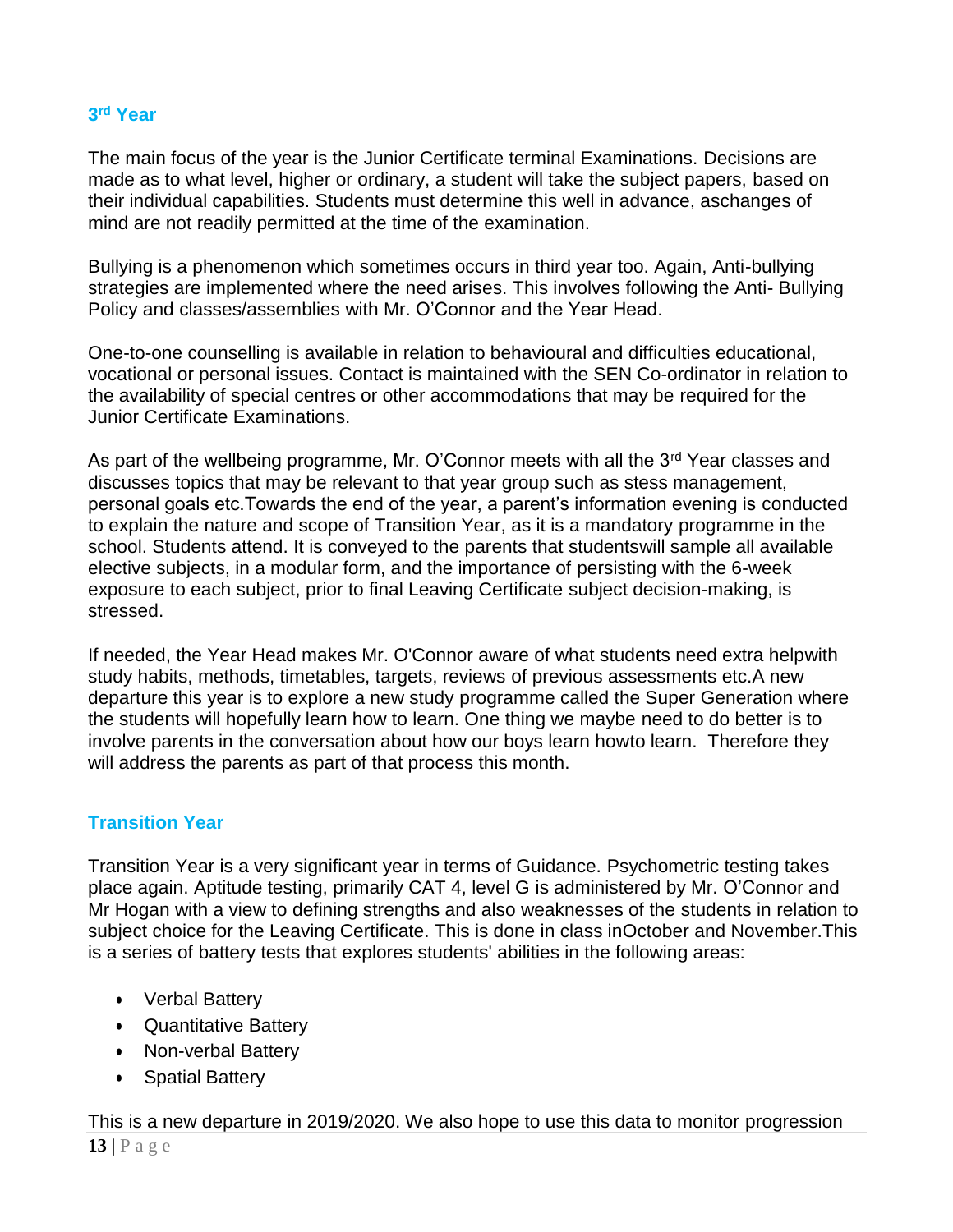for SEN and other students, by comparing it to the CAT results acquired in1<sup>st</sup> Year.

Beyond the mandatory subjects – Irish, English and Maths – we offer fourteen electivesfor fifth and sixth year within the envelope of the school day. These subjects are:

| Geography       | History                  | <b>Construction Studies</b> |
|-----------------|--------------------------|-----------------------------|
| Spanish         | French                   | German                      |
| <b>Business</b> | Economics                | Accounting                  |
| <b>Physics</b>  | Chemistry                | <b>Applied Maths</b>        |
| <b>Music</b>    | <b>Classical Studies</b> |                             |

Sampling takes place on a modular basis in all these subjects, over a 6 week period. The implications of subject choice, in relation to possible career paths are explained to all students.

Added to the CAT, each T.Y. group will undertake lessons on the following topics duringtheir class once a week using the Reach+ Programme.

- Choosing a career- the process.
- Curriculum Vitae Preparation
- Cover Letter Preparation
- Personal Values and ambitions
- Interest Inventories
- Multiple Intelligence Assessment
- Skills Assessment.
- National Qualifications Framework
- C.AO and Points System
- Introduction to specific websites and how to use them as research tools for a career: qualifax.ie careers portal.iecao.ie
- Presentation of information of all Higher Access Education Schemes
- Third Level Courses.
- **Entry requirements for specific course areas**
- Consequences of specific subject choice
- Points required for specific courses that particular year

Each student is met on an individual basis in order to prepare them for their Senior Cycle Subject Choice. Information gathered from the Reach + Programme (e.g. JC results, CAT result and Interest tests), creates a springboard for dialogue that helps students and their parents make an informed choice.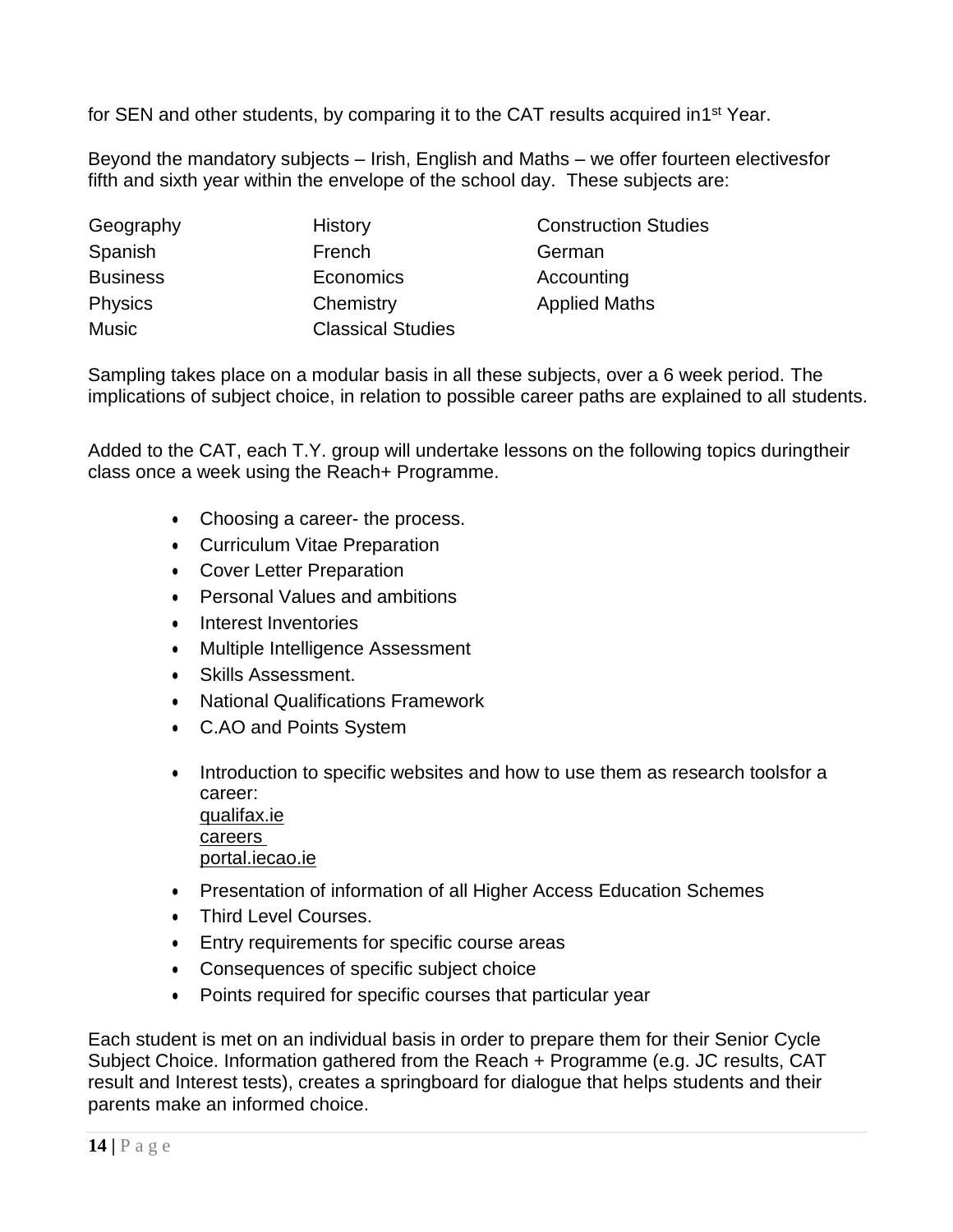An integral part of Transition Year is the Work Placements and activity weeks which take place twice during the year and together with community service placements, offera broad perspective on future career possibilities.

One-to-one counselling is available in relation to educational, vocational or personal issues.

### **5 th Year**

Fifth year requires a major shift in the student's life. He has reduced his range of subjects to seven within the normal envelope of the day. This affords the possibility ofoffering classes in each of these subjects for five periods a week. The exposure to each subject every day is certainly beneficial but can pose problems as some students will not be taking the mandatory subjects – Irish, English and Maths at honours level.

Consequently they may seek to take an extra subject outside the normal timetable. Thisis accommodated by the availability of a range of additional subjects prior to morning classes or after school.

A certain amount of movement occurs in the first term also as students discover that particular subjects do not accord with their preconception. These changes are discussed, the implications pointed out and final decisions made.

Vocational guidance now moves to a more individualistic approach with small groups catered for when they share a common interest, notably Medicine and Architecture whose very specific selection procedures take place involving the HPAT (in the case ofmedicine) and creativity testing in Architecture.

Individual interviews take place with Mr. Hogan, which now focus on the aptitude resultsand interest profiles of the students with a view to their implications in a career context as opposed to Leaving Certificate subject choice. The school is currently using College Select but that may change in the coming years.

As interests can often change, it is important that interest inventories are administered periodically to establish a relatively consistent pattern of results.

Towards the end of fifth year, some testing in done by the SEN department for a number of students for the **RACE** scheme. Those students with certain designated disabilities, ranging from Dyslexia and Dyspraxia to Attention Deficit Hyperactivity Disorder and Asperger's Syndrome, are granted reasonable accommodations in the Leaving Certificate Examinations. This frequently involves the use of special centre,readers, scribes, or assistive technology.

One-to-one counselling is available in relation to behavioural and difficulties educational, vocational or personal issues.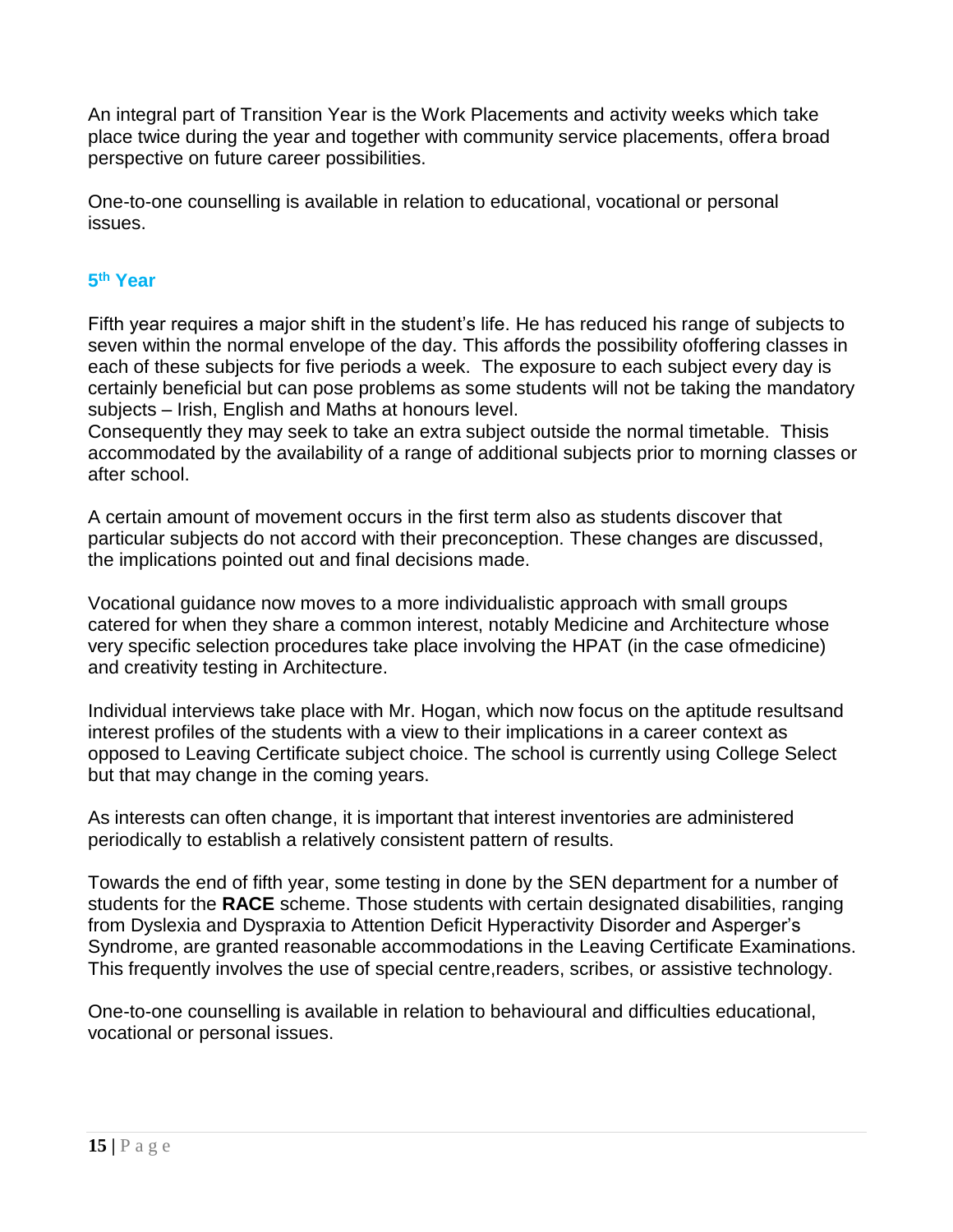The Student Enrichment Services used give a Study Skills Day towards the end of November. This is currently being reviewd. After a review of Christmas Exam results in January, follow-up work continues for individual students, to help them organise their study plan well in 5<sup>th</sup> Year.

### **6 th Year**

The main aim of guidance at Leaving Certificate is geared towards the CAO system. Consequently, vocational guidance interviews are available for all students.

Interest in the British system UCAS fluctuates from year to year. Unlike the CAO system where points are the main measure of academic progress, the UCAS process demands detailed personal statements and a detailed reference from the Guidance Counsellor. These applications are submitted in the first term of  $6<sup>th</sup>$  year and those directed at Oxford, Cambridge and the Medical faculties of all UK Universities need tobe in place by early October.

### **Sixth Year Careers Class 2019-2020**

One period per week is scheduled for Careers in sixth year. The Careers Portal websiteis used along with Qualifax to ensure students become familiar with the CAO process and PLC courses etc. The teacher takes small groups of students to discuss the variouscareer sectors as well as looking at entry requirements for courses to ensure that the correct choices can be made. Speakers from the main colleges are invited to the schoolduring the year and in many cases during the class the students get the opportunity to prepare questions relevant to possible courses of studies. The main focus of the class for the terms is outlined below.

Early in the first term, all sixth years attend the Higher Options Conference in the RDS. This is a major showcase for all the Academic institutions in Ireland and the UK.It offers contact with Admissions Tutors from the UCAS system and individual academic staff members from the CAO colleges.

August – October: Preparing for college and how to use the websites/college prospectusto consider the correct course of study. Emphasis on Study Plans and focus given to class groups for this term. Introduction to the CAO system.

November – February: CAO system and all further education options discussed with smaller groups over this period. Special emphasis in some classes for students applyingfor DARE. Information on Eunicas and explanation on options outside Ireland to continue studies given in classes.

Various speakers and a College Choices Evening held in conjunction with Sandford Park School are additions to this term as well as an evening for parents on the CAO facilitated by Mr Brian Mooney .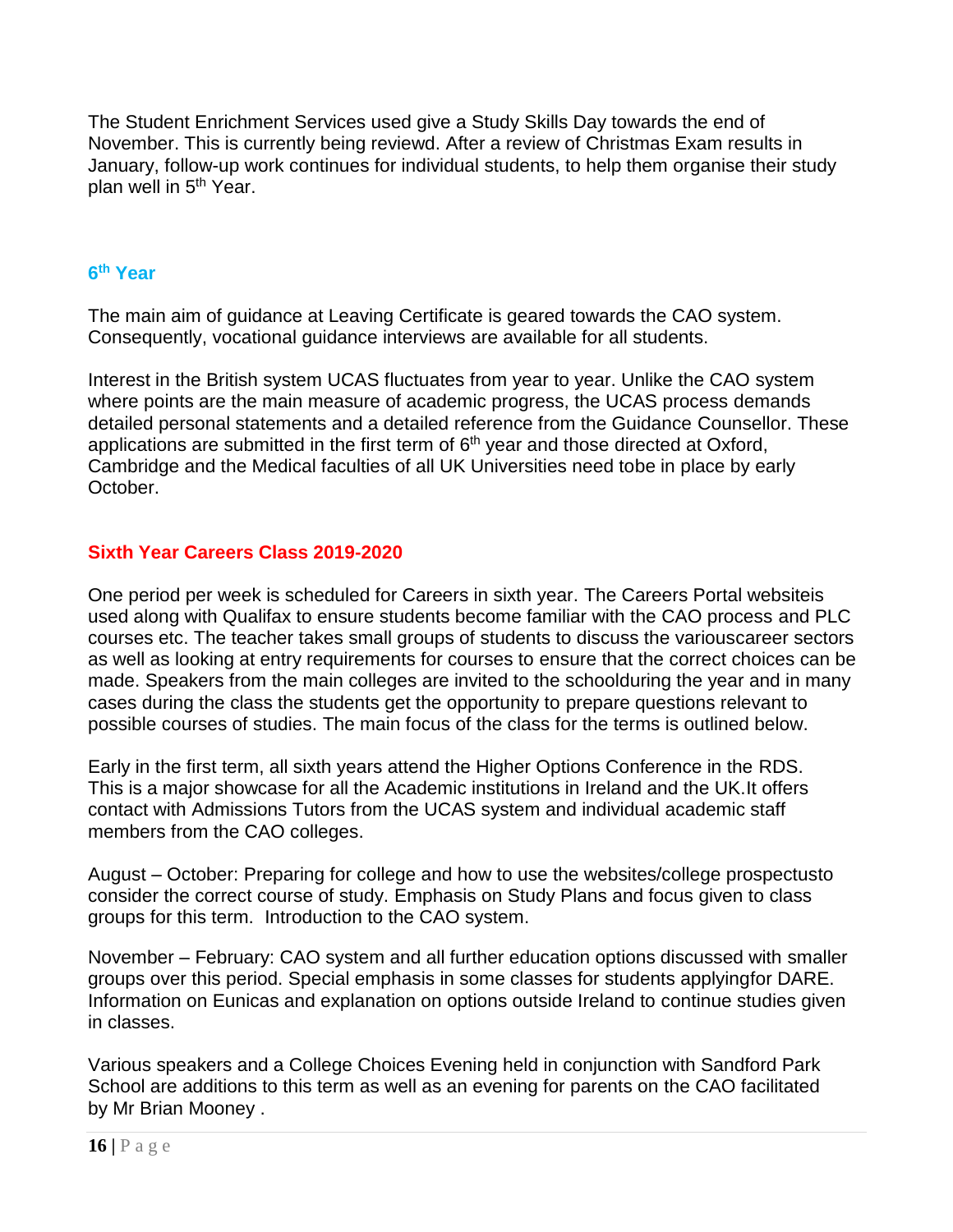February-March: Midterm and Mock exams take place at this time

March – June: Focus on options to change course choice after Mock results as well as detailed talks on the next steps after the Leaving Cert. Various speakers and information given on Colleges to include practical advice re study skills given in this finalterm.

During the year, the Past Pupils Union provides speakers in a broad careers forum, opento both 5<sup>th</sup> and 6<sup>th</sup> year students. Individual speakers describe their own career paths, some traditional, some more chequered and make themselves available to answer students questions.

Furthermore, speakers from the various universities and colleges will be brought in for6<sup>th</sup> years to attend optional talks. Visits out to particular universities and institutions also take place.

As always, one-to-one counselling is available in relation to behavioural and difficulties educational, vocational or personal issues.

### **5) DEVELOPMENTAL PROGRAMMES**

These programmes help students' social or personal development. They may revolve around such concepts as decision-making skills, assertiveness skills and copingstrategies. This is an example of whole school approach to guidance counselling operated in St. Michael's College. Different teachers such as those teaching RE, SPHE and PE would be involved in constructing the class material and delivering it to students.

### **Chaplaincy**

The provision of Chaplaincy Services in St. Michael's College is rooted in the values of the Gospels and guided by the vision of the Founding Fathers of the Spiritan Tradition:

- Openness to the Spirit
- High Educational Standards
- Concern for the Poor
- A sense of Community
- Promoting a Global Vision
- Personal Development

At present, the Chaplaincy Services take a collegial approach in carrying out its duties. This approach has taken the shape of a team structure, called the Chaplaincy Team. In 2012/2013, the team consisted of: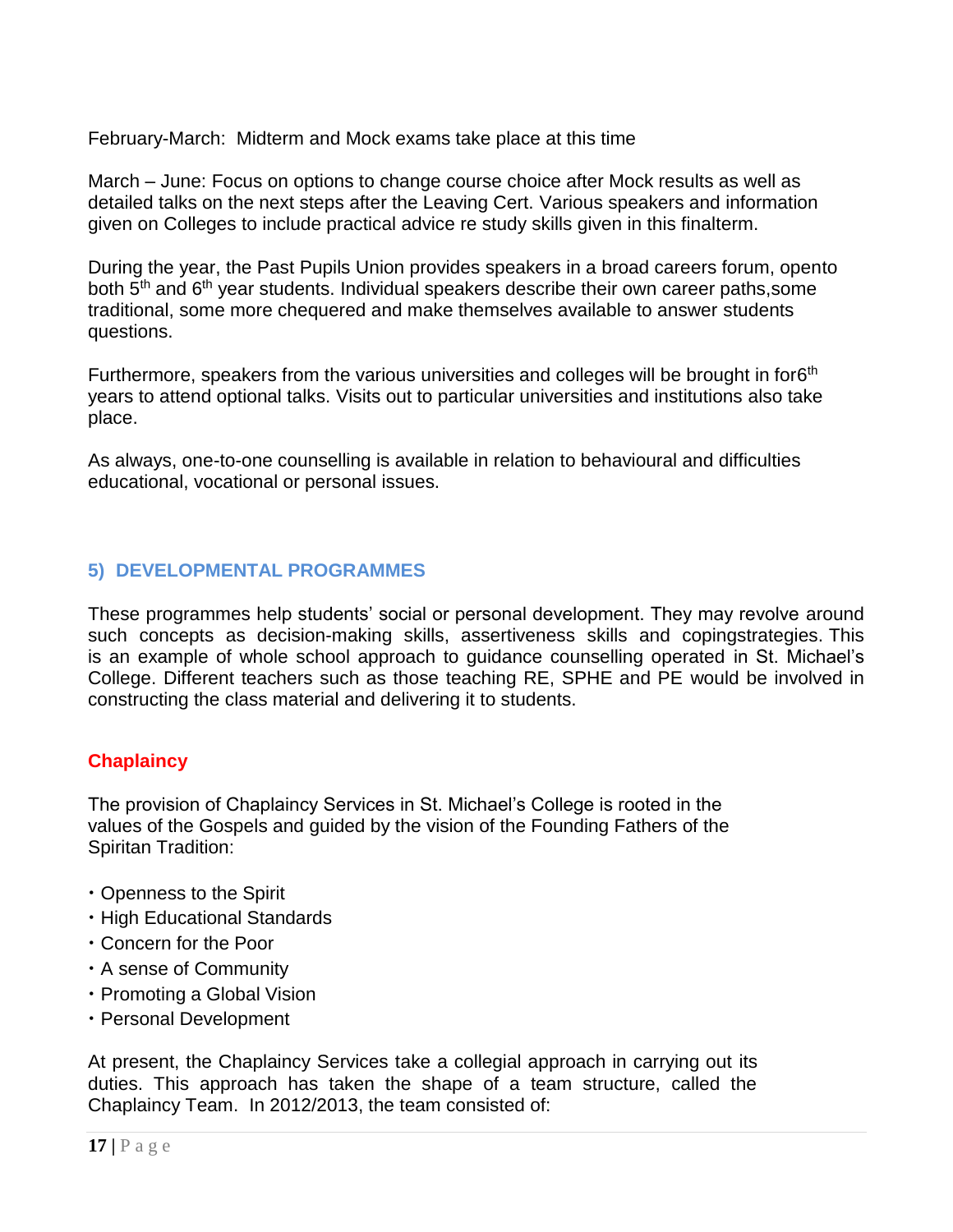Fr. Paddy Moran (Chaplain) Mr. Oliver Doolan (Chaplain/Coordinator) Mr. Aidan O'Donnell Mr. David Sheridan Ms. Mary Jo Delaney Mr. Gavin Knaggs Mr. Liam Hogan Ms. Katie Doherty Others take part every year

The team also links in with other members of the Religion Department as well as the Core Care Team and wider staff body in the provision of its services. Mr. Doolan is themain link between the Chaplaincy Team and the Core Care Team.

The Team meets each week for a period in the Chaplain's Office. Although it is difficultto completely narrow down all the activities in which the Chaplaincy Team is involved, the Team has chosen to prioritise the following areas. These are: Liturgies, Retreats, Counselling, Charities, Immersion Projects.

Liturgies: From St. Michael's Day to Family Masses, these are offered to all students and their families during the school year. Students are encouraged to engage and get involved in the liturgy through reciting readings, writing Prayers of the Faithful, singing, playing instruments, delivering reflections etc.In conjunction with Family Masses, the Chaplaincy Team also works on providing prayer services throughout the year. These are to mark key events/ festivals, or as the needs arise. These events work closely with Mr. David Sheridan who provides the music from the student body – an extremely important aspect of the services.

The Chaplaincy Team also assists in providing reconciliation services for all years in conjunction with Fr. Moran. The team also plays a major role in organising the 6th Year Graduation Mass. All necessary booklets for services are madeinhouse with a lot of care by Oliver Doolan. These are personalised to the students, creating a more individual and special association.

Retreats: Each Year is given their own day out on retreat. These retreatsrange from Clonlost in Killiney, Dominican Retreat Centre in Tallaght, Emmaus in Swords, St. Kevin's Way and Glendalough in Co. Wicklow, walking retreats of Dublin city centre. These days and challenging and thought provoking for all students. It is the hope that the experiences will helpinform the students faith on their journey through school life. The Chaplaincy Team has also been involved for many years with bringing six 6th Year students to Lourdes each September 7th – 12th with the Dublin Diocese.

Personal Counselling: Counselling is considered as being an extremely important facetof Chaplaincy Services by the team. Mr. Doolan, provides the main body of this work. Students are seen on a one to one or small group basis. Individual studentscan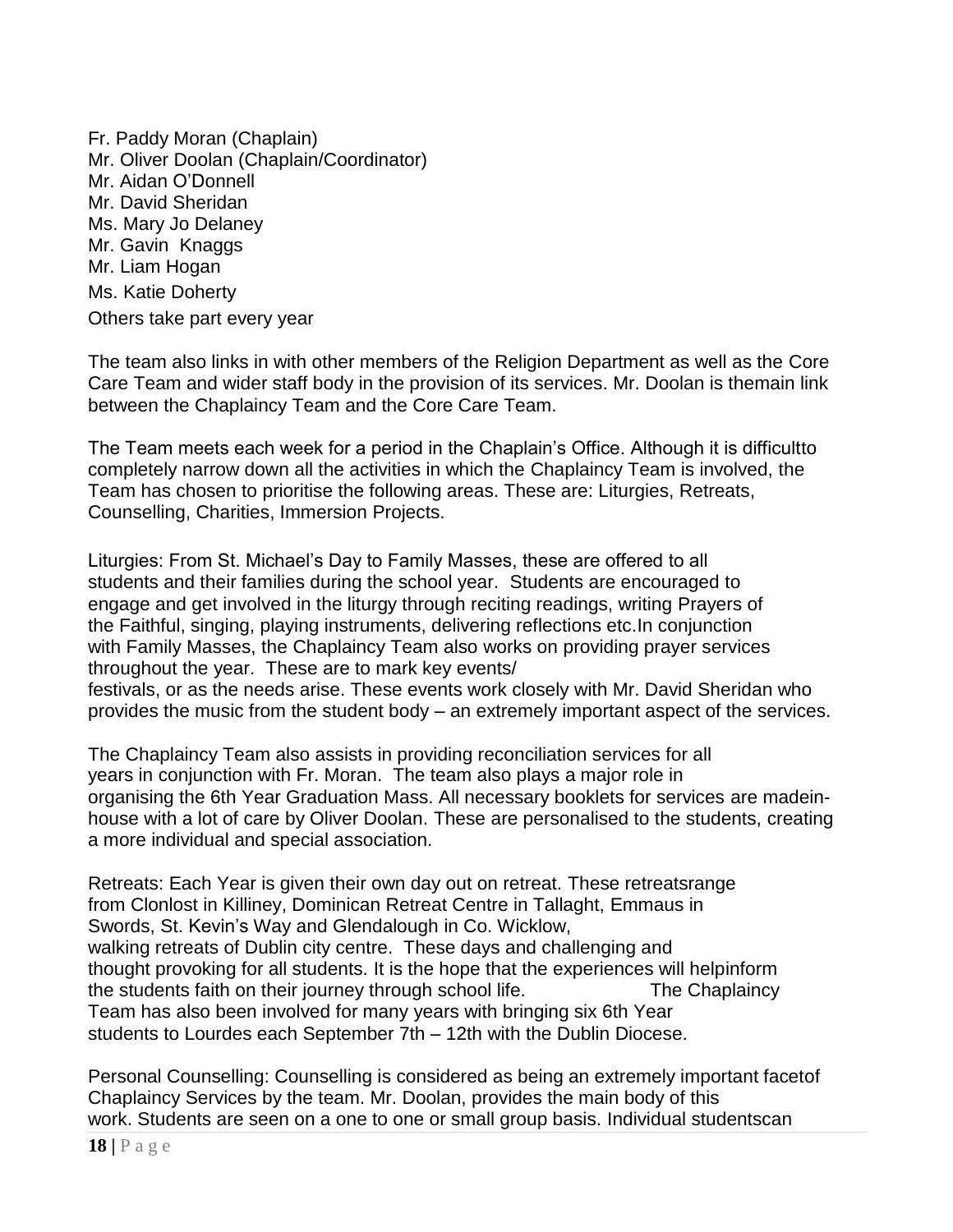be referred through teachers, Year Heads or Principal. Students are also encouraged to make appointments themselves as they see fit. Mr Doolan and Mr O'Connor meet regularly outside of the Core Care team meeting to touch base about the students that they are currently meeting.

All other members of staff are made to feel welcome to drop into the officeas they wish. Over the last couple of years the Chaplaincy Office has been given a facelift. This has made the space a warm/hospitable environment forwhoever uses it.

Charities: Throughout the school year the Chaplaincy Team is involved with a number of charitable activities in conjunction with all Year groups, most notably the Hospice Coffee Morning, The Christmas Hamper Appeal, selling Christmas Trees for St. Vincent de Paul, the Ghana appeal. It is the aspiration of the Team to engage and challenge the students to give of theirtime and energy to help the less fortunate and marginalised in our society – (Vision of Founding Fathers – Concern for the Poor)

Immersion Projects: Since 2006 St. Michael's College has been involved in forging links with the wider Spiritan family in Africa. This has takenthe form of a trip with TY students to Kenya in 2006, to Ghana in 2008, 2009, 2010, 2011 and 2012. In more recent years, it has been to Brazil. One of the unique aspects of the trip is that the students see exactly where this money is spent. The trip also offers the studentsthe amazing opportunity to feel part of the community - although this opportunity

may only be for 10/11 days, the memories last a lifetime!!!

### **Special Needs Department**

Special needs students are:

- Students with General Learning Difficulties
- Students with average and above average ability who experience Specific Learning Difficulties (SDL)
- Gifted students
- Physically handicapped students including those with sensory impairments
- Students with Social, Emotional, or Behavioural problems and Communication **Disorders**
- English as a foreign language students / English as a second language students
- Students whose education has been interrupted for a significant period

### ROLE OF SPECIAL NEEDS PERSONNEL

The key tasks in defining this role are collaboration and consultation with all the partners involved, i.e. the class teachers, Principal, parents, students and outside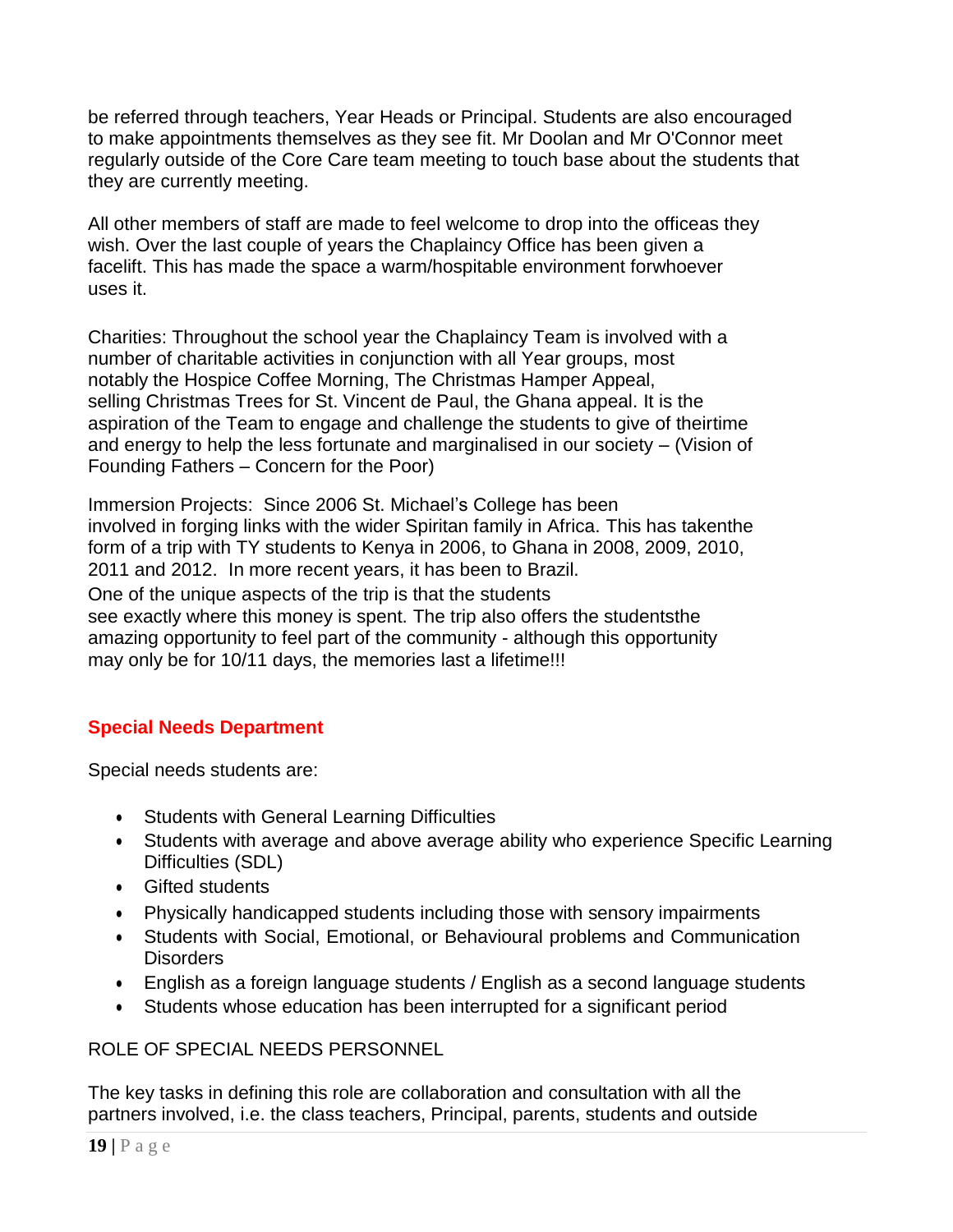agencies. In the context of the Whole School Policy on learning support, the special needs/learning support teacher will:

- Have a core role to play in school policy development and should ensure that the Whole School Policy for Special Educational needs is fully implemented
- Assist in the implementation of a broad range of whole-school strategies designedto enhance early learning and to prevent learning difficulties
- The main focus of the SEN staff work will be on providing supplementary teachingto pupils. This will be provided either by withdrawing the child for learning support or by teaching to individual or groups of children and using different shared teaching approaches e.g. co-teaching. This support should also take cognisance of students' chosen subject areas.
- Develop individual profile and learning programmes for each pupil who is selectedfor supplementary teaching, in consultation with the class teacher and parents
- Conduct assessments and maintaining children's records
- Advise staff on the selection of screening instruments and on the scoring and interpretation of these instruments
- Assist in whole school early intervention / prevention
- Maintain a weekly planning and progress record or equivalent for each individual or group of pupils in receipt of learning support
- Complete a '**Weekly Planning & Progress Record'** for each student they teach. This form will:
	- $\triangleright$  Address the overall programme of activities to be implemented that week
	- $\triangleright$  Record observations of the child's learning and their assessment of that learning
- Collaborate with the Guidance Councillor, who has responsibility in the College for assisting in the provision of reasonable accommodations and DARE for SEN students during house examinations, which have been sanctioned by the D.E.S.
- Liaise with outside agencies, such as the Department of Education & Science, N.E.P.S, the Visiting teachers service and the designated SENO for the College,as required, to provide support for SEN students within the school

Identification and Screening Procedures

- Identification of SEN students at St. Michael's College begins with the primary educator, the family. All parents of students who apply to the college arerequested to provide key information during the admission process. As part of this information, parents of students who have been identified as having special educational needs are requested to provide details of any learning need and copiesof psychological / educational assessments carried out.
- As part of the interviews during the admission process, the College will meet with parents to discuss their son's learning needs and the school's suitability or capability in meeting those needs. This is to ensure that the parents are informed of what support is currently available within the college in order for them to make an informed decision regarding the education of their son.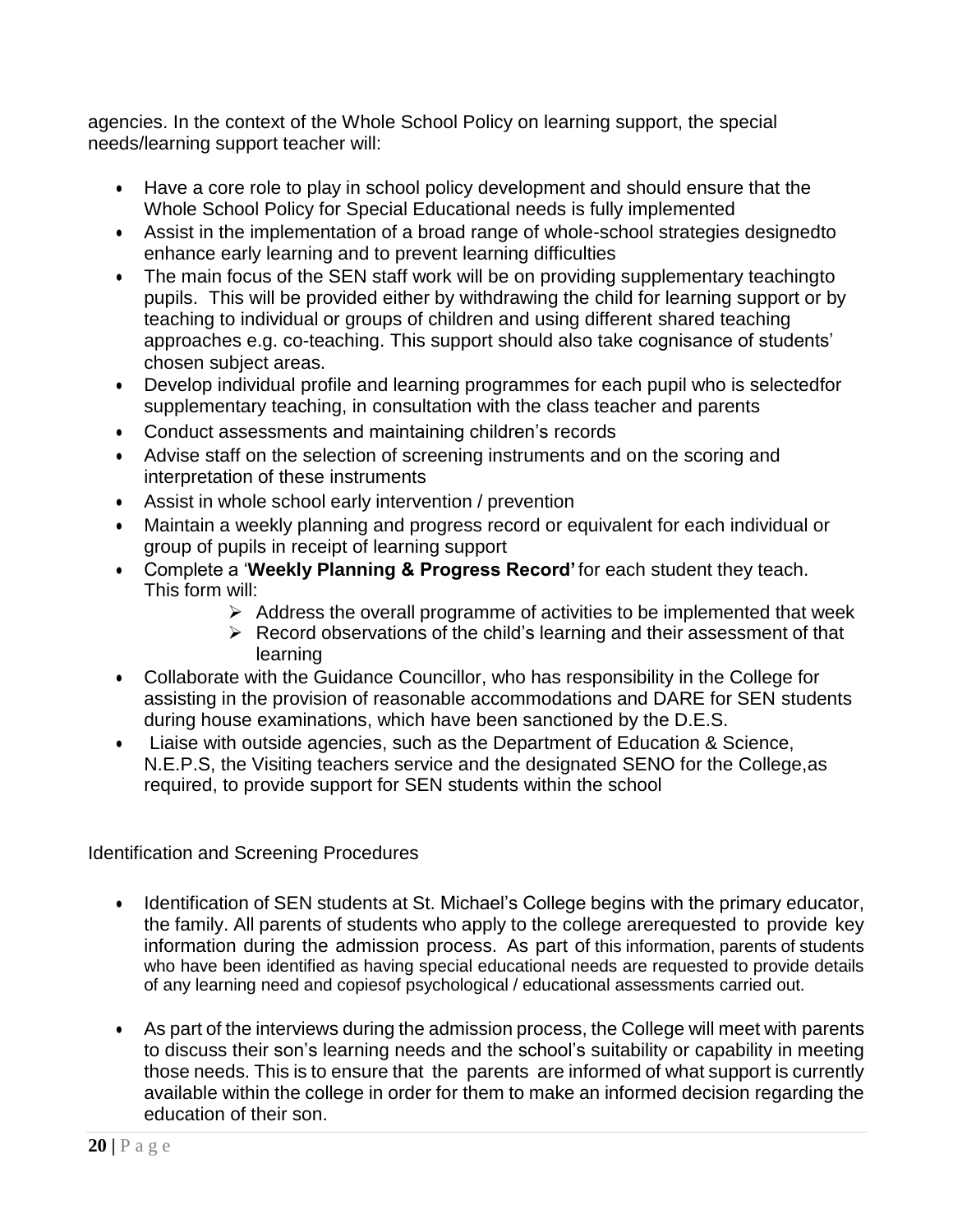- In order for the SEN department to apply for support from the Department of Education & Science, parents must inform the school during the admission processif their son has a diagnosed learning need.
- Once parental permission has been obtained, a Private and Confidential **Special Needs Register** will be provided to all teachers at St. Michael's College, in order to make sure that all teachers are aware of students who have been identified with a learning need in the College. This register will be updated regularly.
- Identification of students who do not have a previous diagnosis upon entering the College will be made through collaboration with the Principal, Assistant Deputy Principal, Guidance Counsellors, Year Heads, form tutors and subject teachers. This will be done on an informal basis.
- Additional testing will be carried out to see if there may be underlying learning needs.These will determine the extent to which pupils have mastered specific tasks in reading, intelligence, spelling and mathematics with a view to improving their subsequent performances. This will be done in consultation with the student's parents first.
- If testing suggests a learning need, an educational assessment will berecommended. Parents will be provided with the relevant information to access such an assessment. Parents will be responsible for providing an assessment for their son in order to access support.
- The student's educational assessment will identify if there is a learning need and will be used to indicate the student's strengths and needs. It will also be requiredto access support from the Department of Education and Science for teaching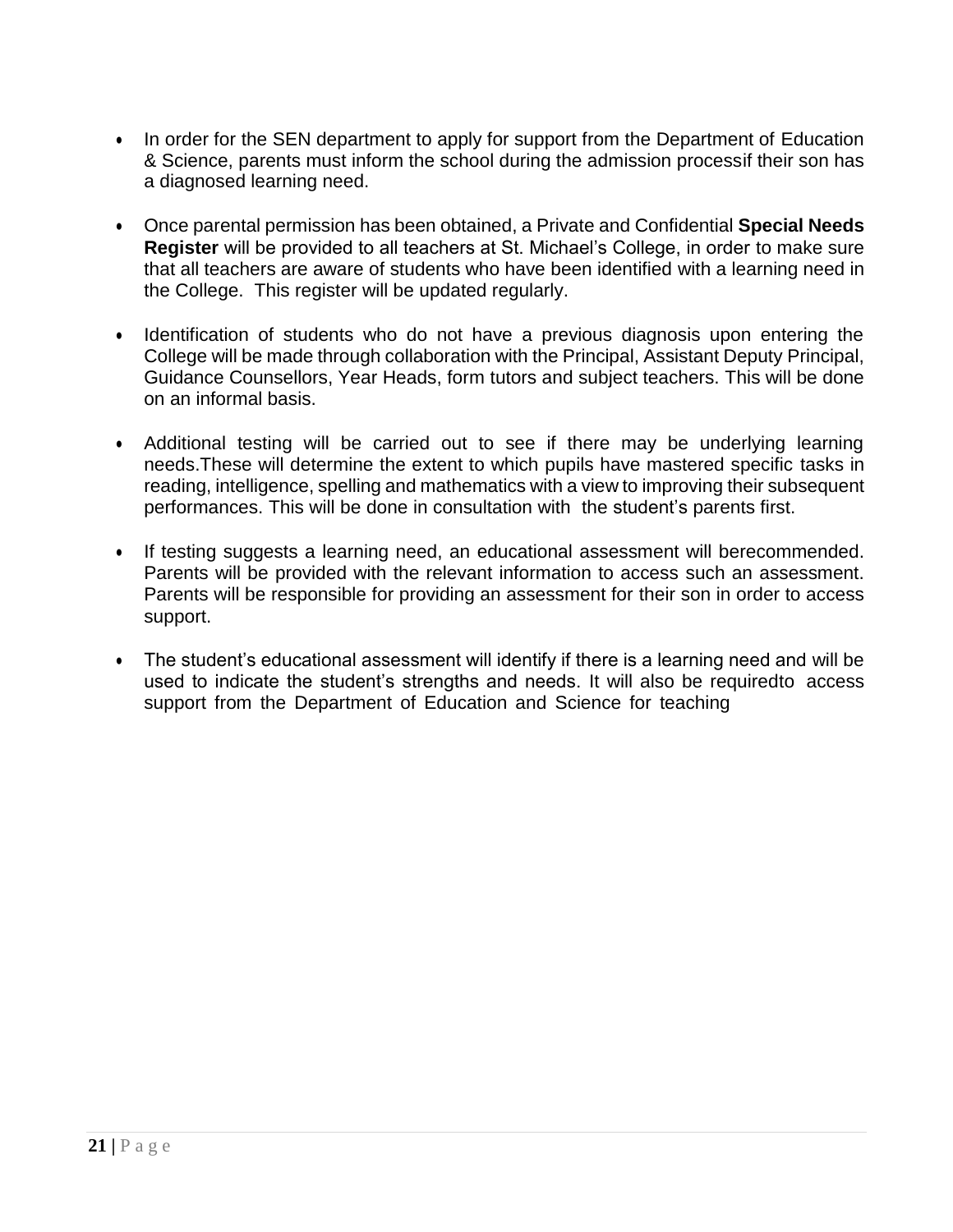support and reasonable accommodations in state examinations. It will also be required to apply for exemptions from Irish, which are based on a learning need.

- Currently Mrs. Susan Healy is responsible for making applications to the Department of Education and Science for reasonable accommodation in stateexams for a number of students with learning difficulties each year. The most commonly used forms are: waiver in spelling and grammar and assistance of a reader
- St. Michael's College does not have access to a National Educational Psychologist Service (NEPS) visiting service, but there is a scheme to access a set number of assessments per year. Assessments have taken place for a number of students. The school also liases with a former NEPS Educational Psychologist on a private basis as the need arises.
- A personal pupil plan will be completed, after consultation with the individual student and his parents and other stakeholders. The personal pupil plan is a "written statement for each child with a disability; this statement will be developed, reviewed and revised in accordance with the student's individualised learning needs. It sets a number of targets to be achieved for the student concerned. It requires a review date to establish whether the targets have been met and further consultation with all appropriate parties.
- All appropriate parties will receive a copy of the Individualised Education Plan, once the student and his parents sign it off. Copies of this plan will be kept on the student's personal file within the SEN department and in the Career GuidanceCouncillor and principal's office.

The area of special educational needs is the **responsibility of every teacher**. A key roleof successful learning support is a very high level of consultation and co-operation between the class teacher and the learning support teacher. The provision for on-going staff development in this area is vital.

For more detailed information on the Special Needs Department, please look at the Special Needs Department Plan as part of the Whole School Plan.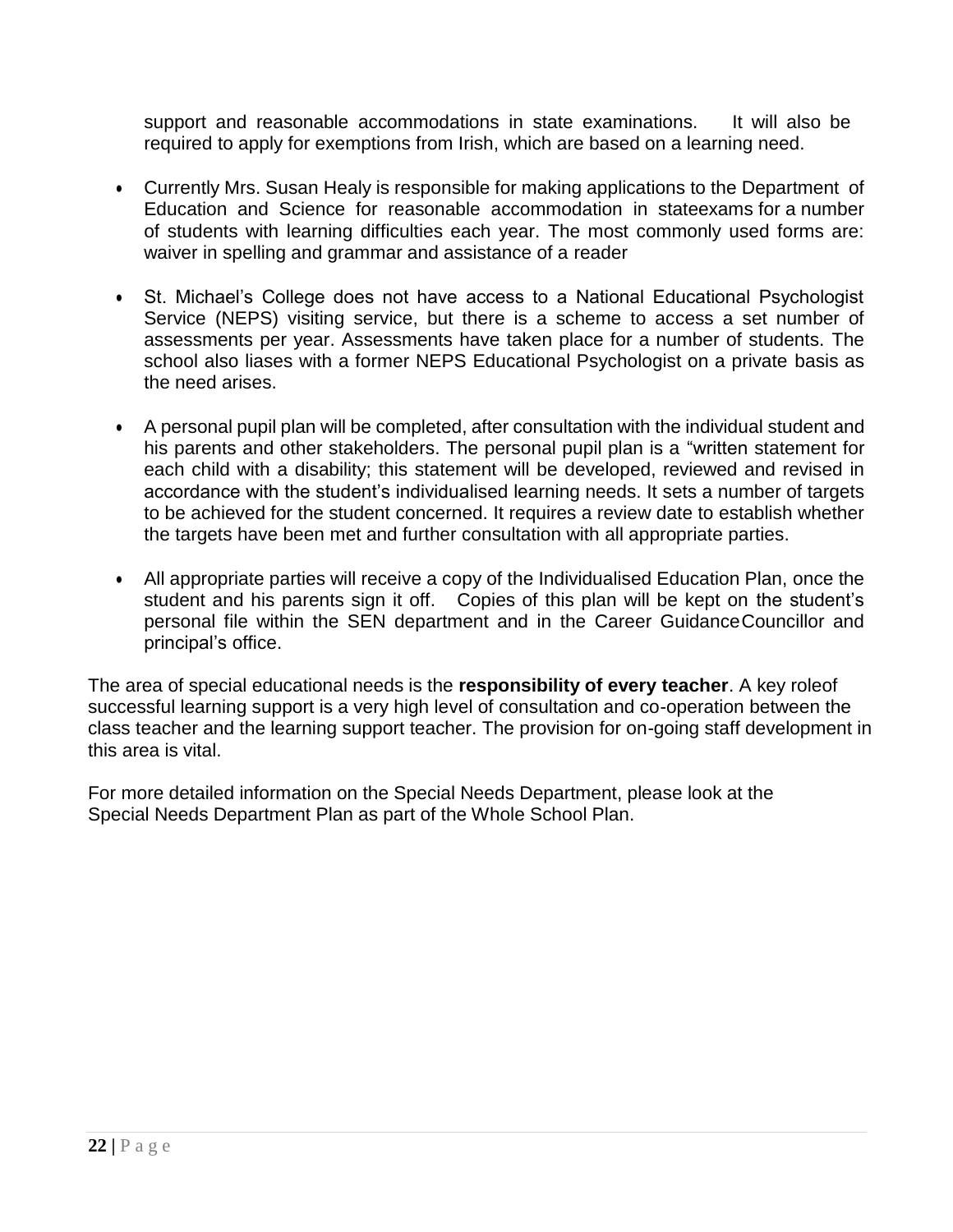### **Literacy and Numeracy**

In accordance with Circular No. 0025/2012: IMPLEMENTATION OF THE NATIONAL LITERACY AND NUMERACY STRATEGY, St Michael's College has made a number of steps forward, some of which relate directly to the guidance plan.

As stated earlier, on enrolment, the Special Needs Teacher and the First Year Head aremade aware of the results of any Literacy and Numeracy tests that the students have already completed. Furthermore, in September, after First Years have got used to theirnew surroundings and have found their feet, they will undertake the Cognitve Abilities Test 4, Level E. This is a series of battery tests that expores students' abilities in the following areas:

- Verbal Battery
- Quantitative Battery
- Non-verbal Battery
- Spatial Battery

The results are compiled and used to help us ascertain our students' strengths and weaknesses in order to have adequate provision in place to support them in their future studies. It may help identify gifted students/students with special needs. It is used as an aid to spotlight those that may need extra help in the areas of Literacy and Numeracy. It also will aid us as a school in our pursuit of excellence for all our students.

It **is not**used to stream students into a particular academic level of class group for any subject as evidence in the letter sent home to the parents of First Year Students.

### **Moving Forward in the years ahead**

In the future, the Guidance Counselling Service in St. Michael's College hopes to meet the objectives of this plan. We hope to develop the core care team and review the workof the team on an annual basis. In keeping with the spirit of whole school planning, we acknowledge that this Guidance Plan is a living document that requires regular review ofthe Guidance Counselling Service in St. Michael's College. To return to the opening, we strive to help, inform and guide students as they address whatever problems they haveand support them as they tackle each problem piece by piece.

In short, we endeavour to get all students to believe in themselves, feel that they arevery much part of the school community and to become the best adult they can be!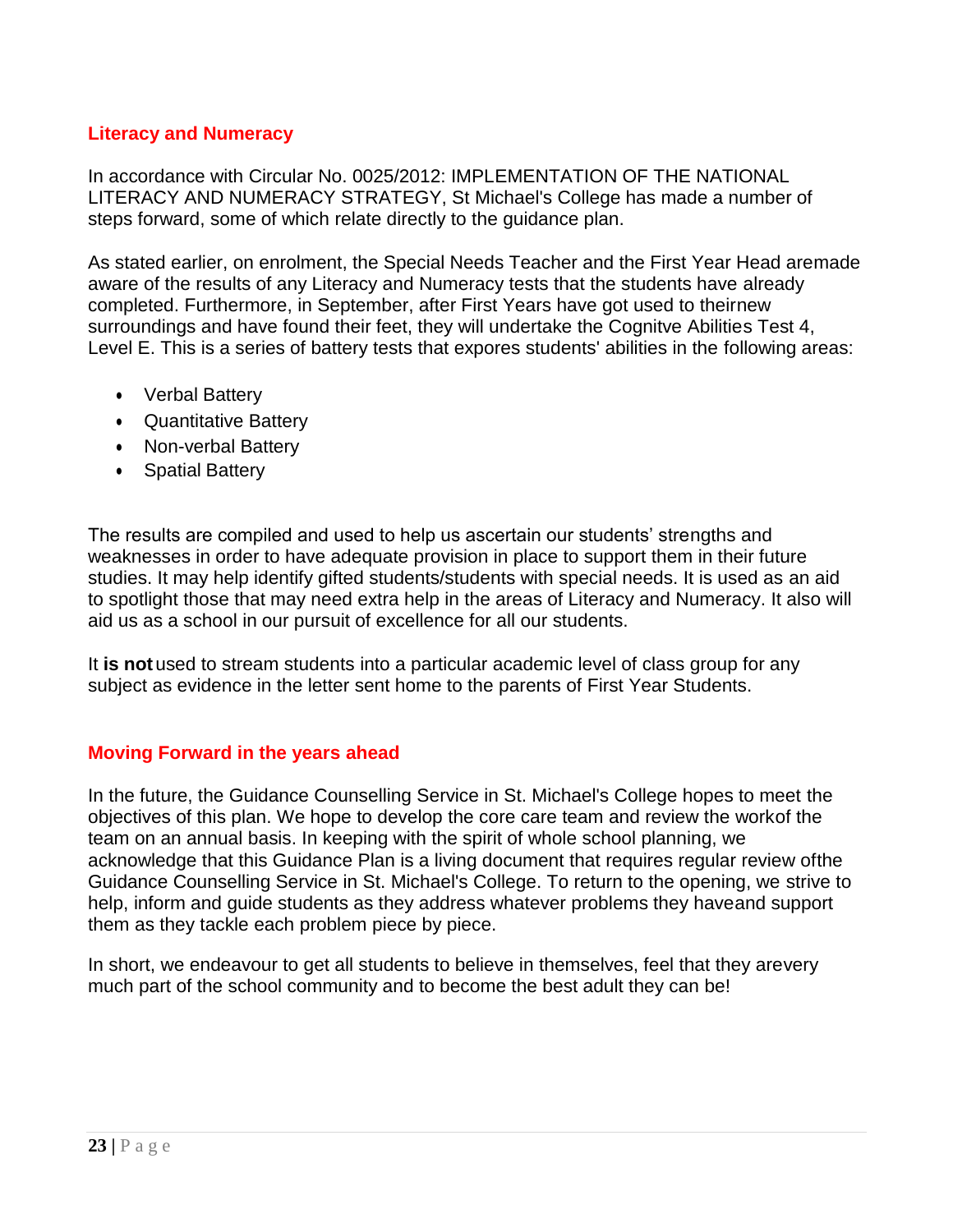### **New Initiatives**

#### It's Good to talk

This is an online initiative that aims to make it as easy as possible for students to talk toan adult about concerns they may have. In order to make it as easy as possible for a student to meet someone for a chat, we've created a 'one-click' system for arranging appointments with teachers. Every staff member listed has volunteered to have their name included on the contact list, and to be available to meet and help students. Many ofthe staff involved have completed the Mental Health First Aid Course.

#### -Space for students

At the start of the year as apart of Mental health promotion, the co-ordinator decidedthat it would be a great idea to have a space for students to go if needed to chat to a teacher. We have the facility online where students can email a teacher to arrange a meeting so I was trying to supplement that in case students didn't know about it or maybe they wanted a less formal meet up with a teacher. So each Tuesday and Friday from 1-1.30 a teacher goes to the Villa and is available to talk to any student about any issue at all that they may be having. It can be big or small, school related or a personal issue, it doesn't matter. The idea is that students have another forum and a safe spaceto go and thrash out a problem. Students have been informed via email, website and announcements from class to class.

### **6) APPENDICES**

#### **Appendix 1: Core Care team reviews**

#### **Review of Core Care Team 2012/2013**

May 13 2013 Present: Jane, Tim, Rory, Oliver, Barry, Aidan

#### **Positives:**

Jane: worthwhile, naming students that need focus, good way to touch base with otherstaff as a group Barry: useful for co-ordination Oliver: awareness for everyone, good for consistency Rory: important for a whole school approach in terms of the care of the studentsTim: excellent for a pastoral care point of view

#### **Areas of Improvement:**

Tim: need to inform staff about it more often: e.g. at staff meetings twice/three timesa year Jane: 2nd Year - a problem area perhaps, could we do more? Timetabling: could everyone be free at the same time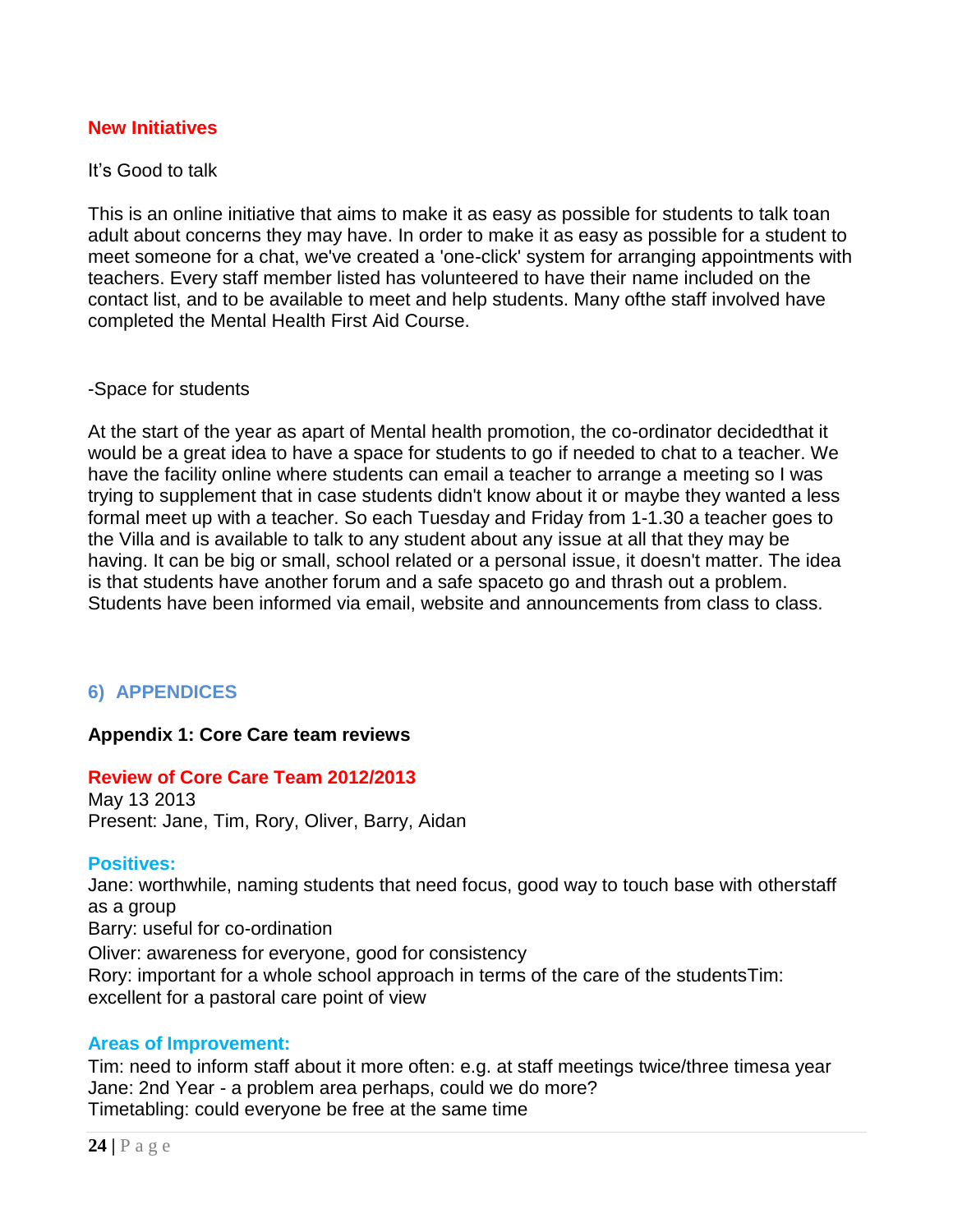#### Once a week

Aidan and Tim identified a time during the week for 2013/2014: Period 6 on Monday. Jane: resource hours - can we get someone else that's qualified and full time 5 days...22hrs

#### **One clear aim for next year**

Improve on next year's 3rd Years... lot of difficulties/special needs Gavin (3rd Year Head) and Barry (2nd Year Head) to meet so Gavin is informed

### **Review of 2013-2015**

#### **Pros:**

Aidan: Met regularly, on top of things, intervened when the time is right..All agreed..

#### **Areas to be improved:**

Our paper communication could be improved Susan: new sheet for SEN referrals

#### **Aims for this year:**

Begin the process of a continuum of support.. Explain to staff about this at a meeting Care for the students..

### **Review of 2015/2016**

### **Pros:**

Positive Mental Health Week is having a benefit Sharing of information Whole School Approach to helping students The team are not seen as an elitist group that keeps information to itselfAll involved are happy with how it works

### **To improve upon it:**

Possibly a weekly meeting Create a better link with year heads

### **Aim**

Record information digitally rather than through paper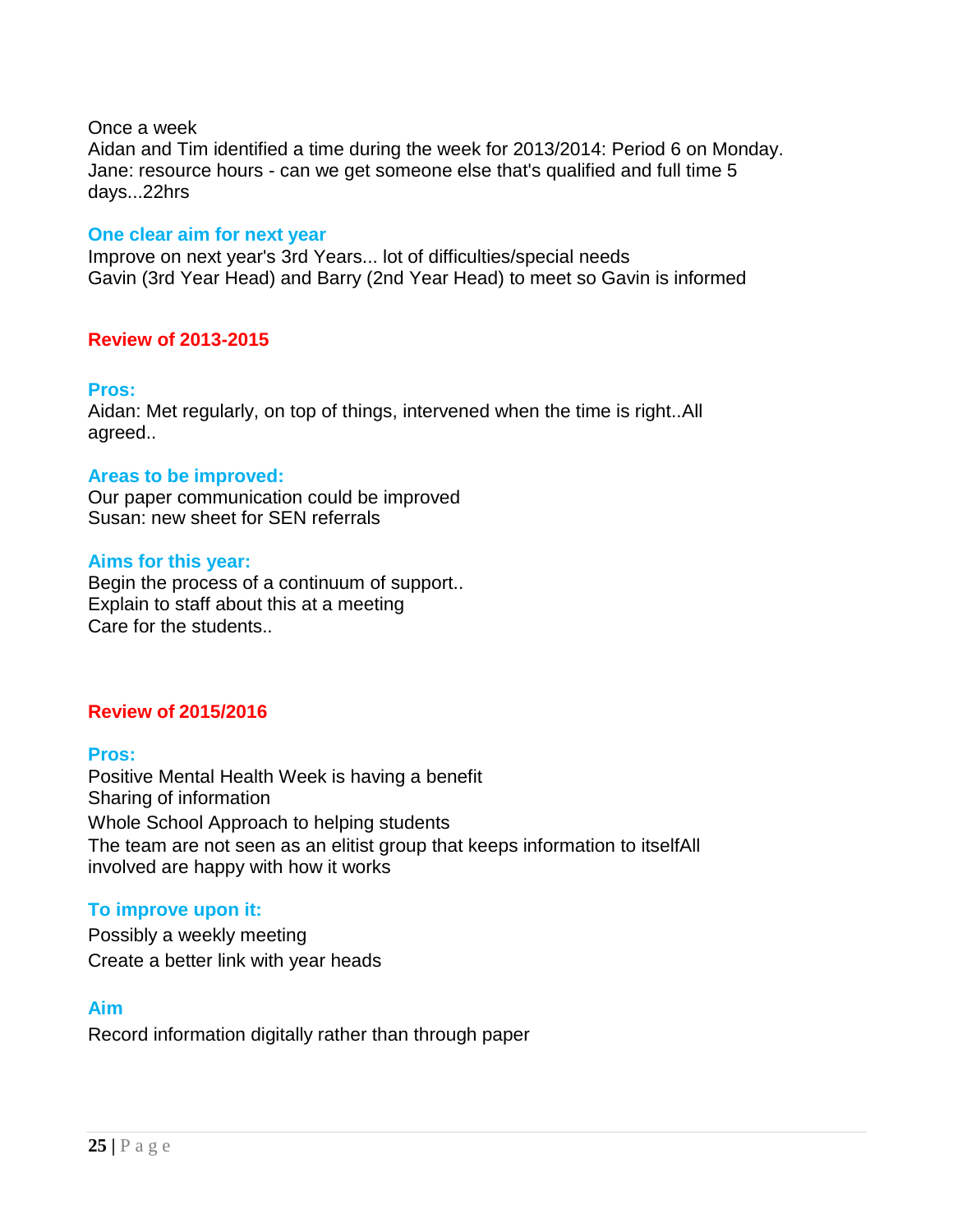### **Review of 2016/2017**

#### **Positives:**

Clear communication has improved - between ourselves and electronically with the restof the staff e.g. results of CAT test in 1<sup>st</sup> Year Fortnightly meetings work well together The Care Team is in its  $5<sup>th</sup>$  year and the team work well together Using Excel to record info from the meetings Year heads attend the meetings on occasion

#### **Areas for improvement**

Following up/checking in with students could be improved a little

#### **Care Team: Review of the Year 2017/8**

#### **What has been going well:**

-Group thinking about students -liasing with the year heads -passing on info within protective confidentiality -supporting parents -counselling provided

#### **What needs improvement:**

-calendar at the start of the year so everyone knows when the meeting is -in line with current trends, what can we do for staff welfare? -do we need a bigger room for this meeting? Rory's office is a little cramped.

#### **Care Team: Review of the Year 2018/2019 September 12, 2019**

#### **What has been going well:**

-Timetabled meetings keep us all aware of what is happening -vulnerable students have been picked up -Similar positives as before -liasing with the year heads -parental acknowedgement for having a Care Team -Having management present at every meeting makes a big difference -New initiatives such as 'It's good to talk' and 'Space for students' are welcome developments are signs that care is at the core of our school community. -Oliver's office as a new venue works best -CPD constantly ongoing such as Liam's 'Certificate in Counselling and Psychotheraputic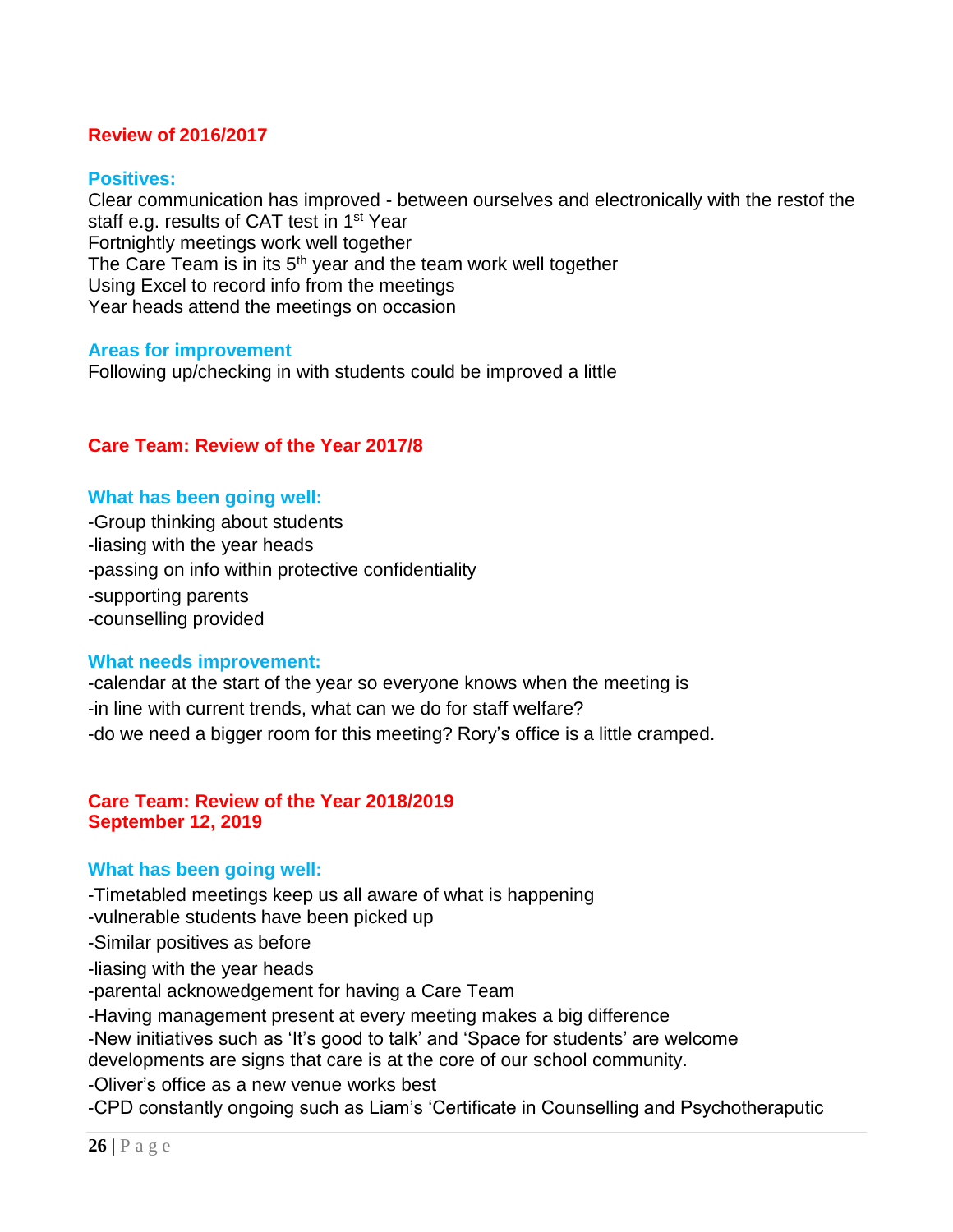Studies' and Rory's ongoing training as a Psychotherapist.

### **What needs improvement:**

Recent changes to staffing has reduced the Care Team to four - Liam who will train as AGC next Year may join our meetings

Should more upskilling be provided for all members of the Care Team re Counselling skills?

At staff meetings, we could outline the work we do more often.

### **Appendix 2: Proactive Counselling Model**

Relationship Building: - Joining

- Build Relationship - Contract

Opening: What would you like to talk about today

Assessing: Listening to the story....minimal encouragers

> Reflecting and reframing the facts and the emotions

- It sounds like...
- •I have a sense that...
- You seem to feel…when
- You seem to feel…because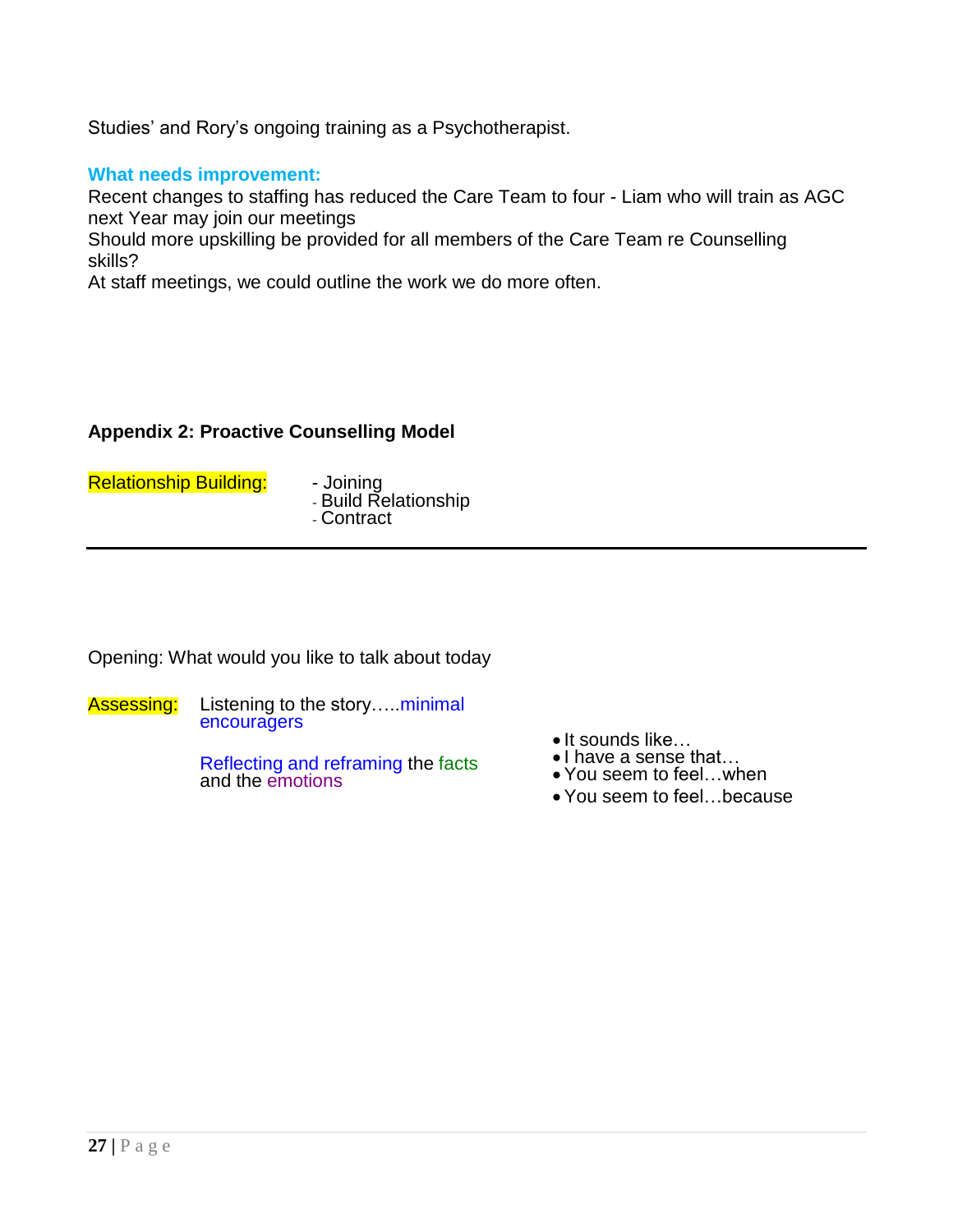|                 | - what you think<br>- what you did<br>- what happened<br>- when…time<br>- can you give me an example               |                                                              |
|-----------------|--------------------------------------------------------------------------------------------------------------------|--------------------------------------------------------------|
| More assessing: | - identify themes and issues<br>- identify positive stuff, strengths and resources:                                |                                                              |
|                 | - how did you manage                                                                                               | have you always been so brave<br>п<br>how to keep going<br>٠ |
|                 | - summarise the story highlighting problem areas<br>- ask the client which aspect they would like to look at       |                                                              |
|                 | evaluate the clients emotional state:<br>what support has he/she<br>who knows<br>how is it impacting on their life |                                                              |

• how severe is the problem<br>• scaling question scaling question

Addressing: - miracle question:

Open questions: - how you feel

- $\blacksquare$  if your life was the way you wanted it to be
	- -if you had a magic wand and could change things:
- what would it look like/feel like
- what would you be doing
- how would we get there
- what would you need to do to achieve it
- what would help you

Closing: - We are coming to the end of our time<br>summarise what was s

- Summarise what was said<br>• how are you feeling now
- how are you feeling now
- where are you going
- are you ok to go back to class
- $\bullet$  sign card  $+$  make follow up appointment if necc